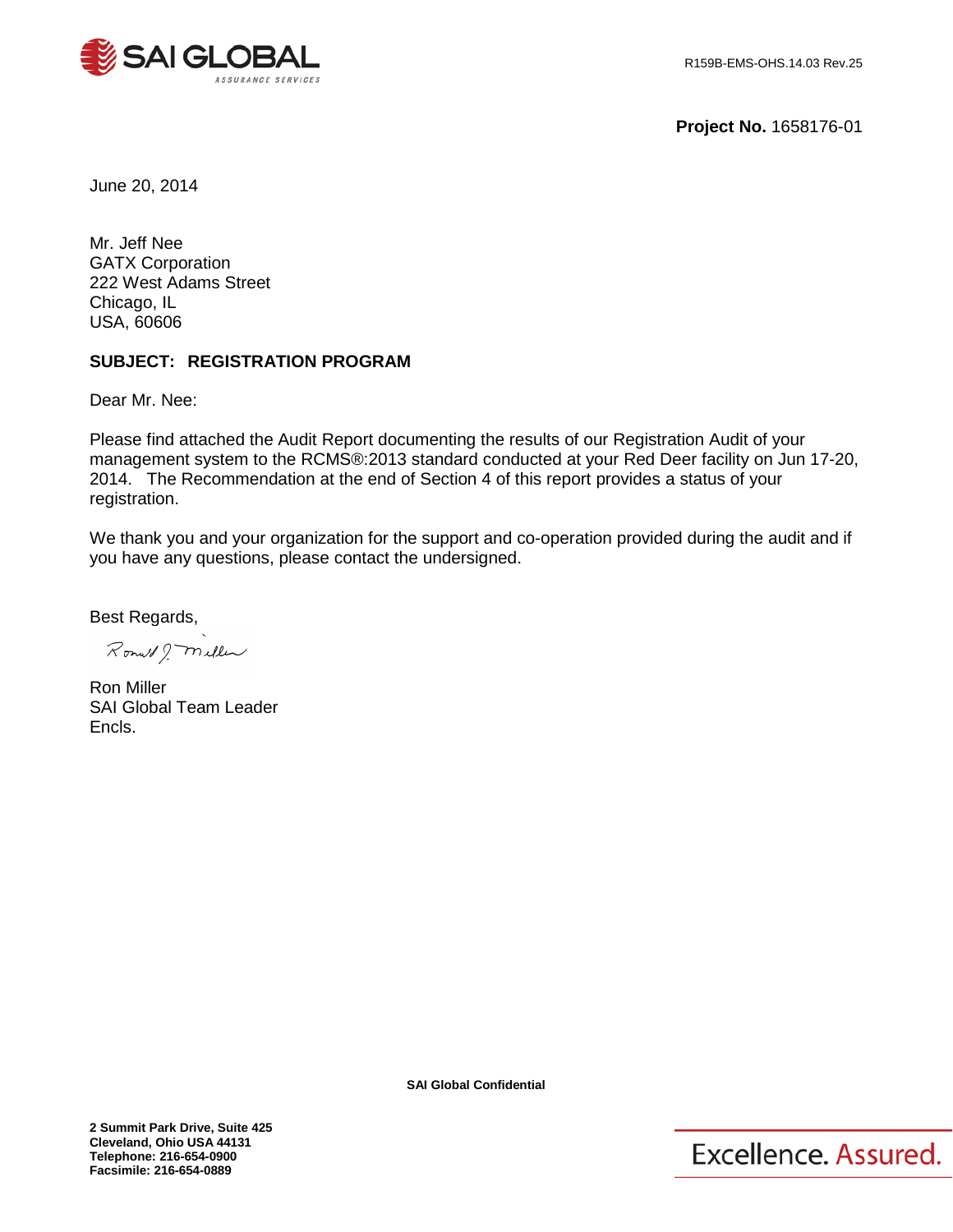# **MANAGEMENT SYSTEM AUDIT REPORT**

# **REPORT CONTENTS**

- **Section 1: Company Information**
- **Section 2: Purpose**
- **Section 3: Management System and Scope**
- **Section 4: Audit Details and Results**
- **Section 5: Audit Findings**

# **REPORT DISTRIBUTION**

GATX Corporation SAI Global File Ron Miller

> COMMERCIAL- IN – CONFIDENCE The contents of this report must not be disclosed to a third party without the agreement of the SAI Global Client

> > DISCLAIMER:

This report has been prepared by SAI Global (SAI Global) in respect of a Client's application for assessment by SAI Global. The purpose of the report is to comment upon evidence of the Client's compliance with the standards or other criteria specified. The content of this report applies only to matters, which were evident to SAI Global at the time of the audit within the audit scope. SAI Global does not warrant or otherwise comment upon the suitability of the contents of the report or the certificate for any particular purpose or use. SAI Global accepts no liability whatsoever for consequences to, or actions taken by, third parties.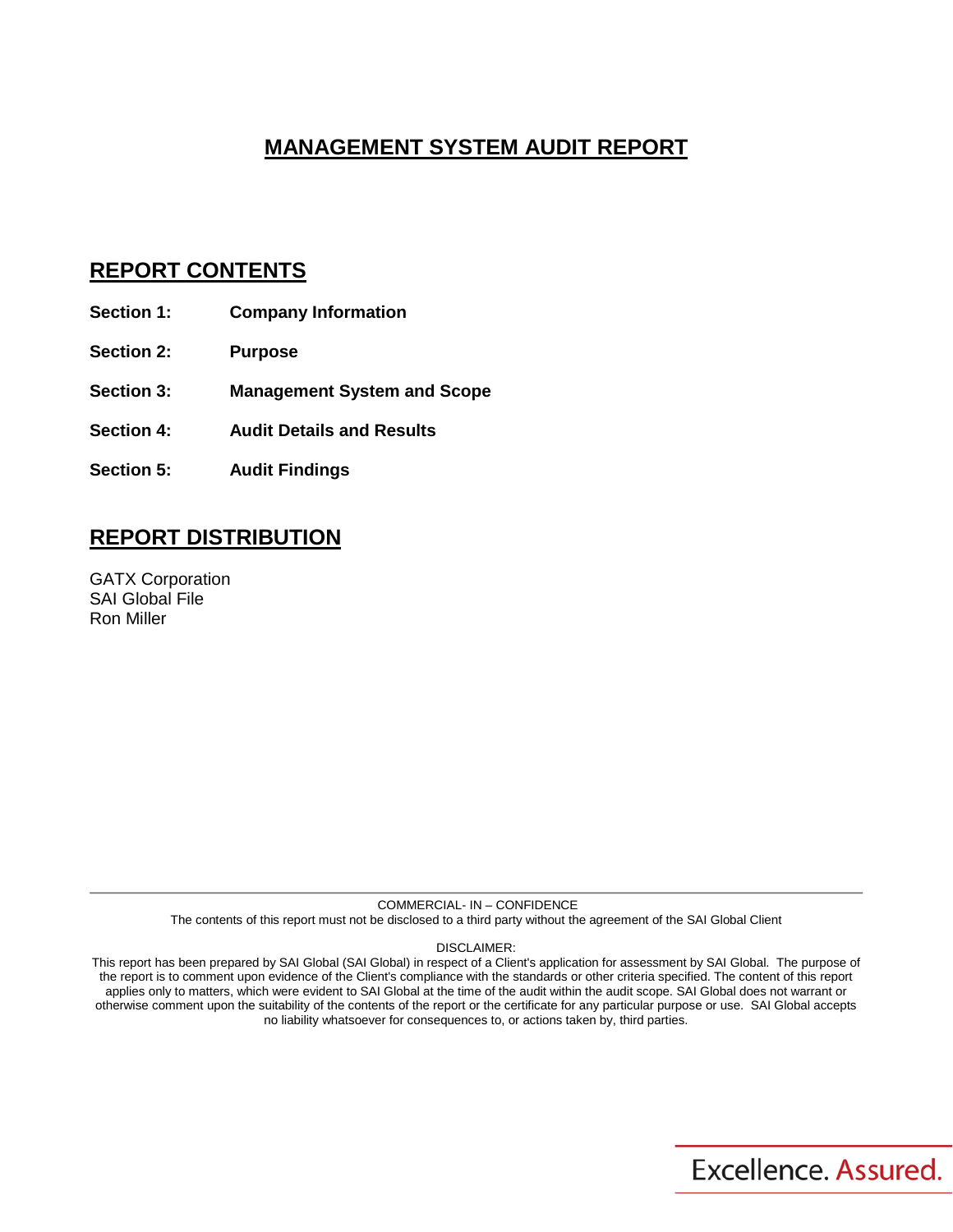# **SECTION 1 - COMPANY INFORMATION**

| <b>Company Name:</b> | <b>GATX Corporation</b> |
|----------------------|-------------------------|
| <b>Address:</b>      |                         |
|                      |                         |

|                        | Red Deer, Alberta   |
|------------------------|---------------------|
|                        | <b>CAN, T4P 3P7</b> |
| <b>Client No.:</b>     | 1658176             |
| <b>Contact Person:</b> | Mr. Jeff Nee        |
| Title:                 | EMS                 |

## **SECTION 2 – PURPOSE**

The purpose of the audit was to evaluate the extent of conformance to the referenced standard, confirm the effective inter-action between the elements of the system audited, and verify demonstrated commitment to maintain the effectiveness of the system. The purpose of this audit report is to summarize the degree of conformance with relevant criteria, as defined within this report, based on the evidence obtained during the audit of your organization.

This audit was performed in accordance with the requirements of SAI Global procedures which reflect the requirements and guidance provided in recognized international standards relating to audit practices such as ISO/IEC 17021, ISO 19011 and other normative criteria. SAI Global Auditors are assigned to audits according to industry, standard or technical competencies appropriate to the organization being audited. Details of such experience and competency are maintained in our records.

In addition to the information contained in this audit report, SAI Global maintains files containing details of organization size and personnel as well as evidence collected during preliminary and subsequent audit activities relevant to the application for initial registration of your organization. Such information includes details of your primary contact persons and site addresses. Please take care to advise us of any change that may affect the application and/or registration or may assist us to keep your contact information up to date, as required by our Terms and Conditions.

Please note that this report is subject to independent review and approval. Should changes to the outcomes of this report be necessary as a result of the review, a revised report will be issued and will supersede this report.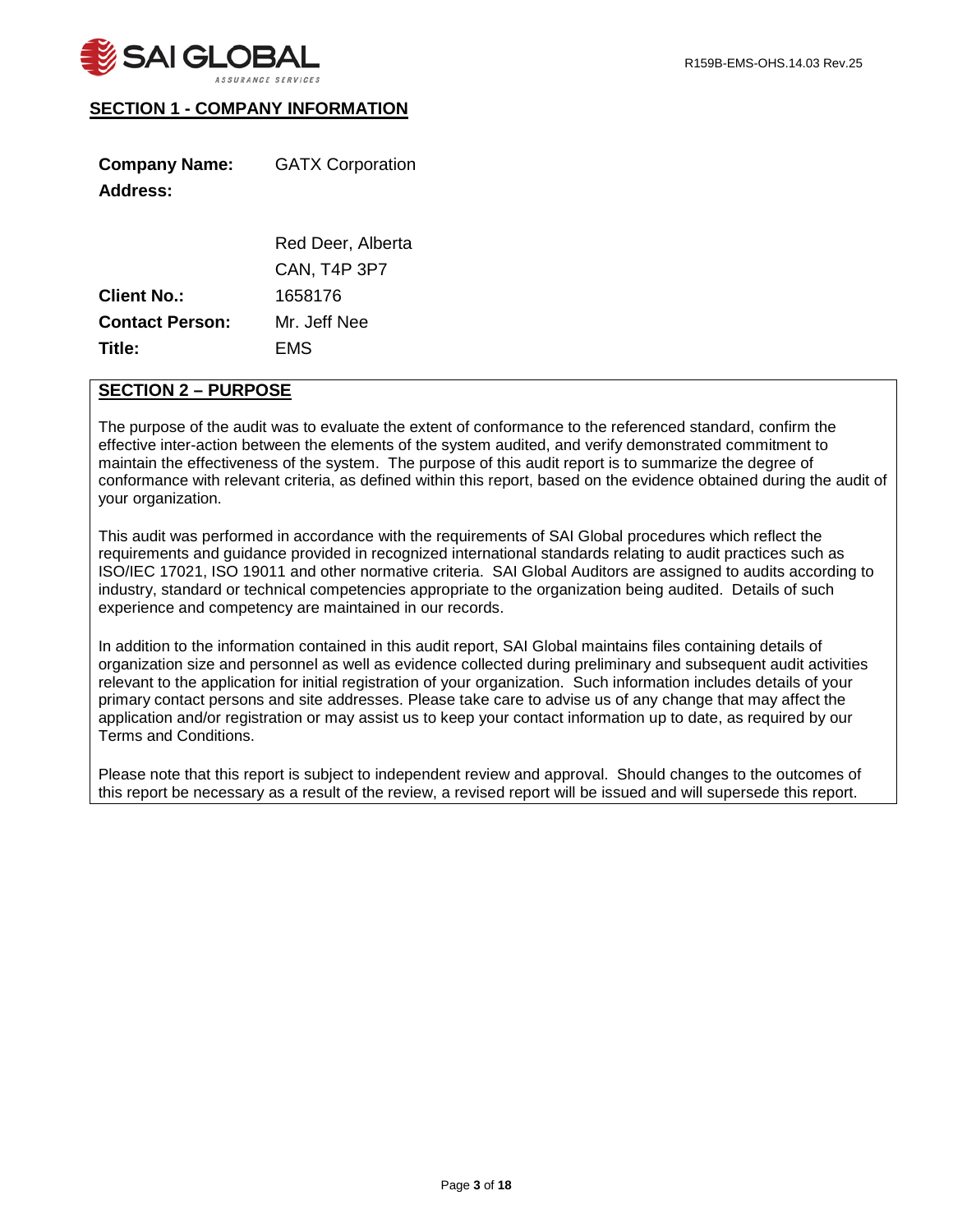

# **SECTION 3 - MANAGEMENT SYSTEM AND SCOPE**

**Audit Standard:** RCMS®:2013

**US SIC / NACE Codes:** 6289 / J67.1

#### **Scope of Registration**

Providing lease financing and maintenance services to customers operating rail, air, marine and other targeted assets.

All sites are dependent on the Chicago HQ (file 1058468) for Management and Legal services and activities, design, and planning.

## **Statutory and Regulatory Requirements Referenced**

The site EHS and Corporate Director of EHS identify legal and other requirements using web sites "OSHA Act Regulations and Code books and web site, Gov of Alberta- Work Safe and Alberta Sustainability Reserve department web site, Alberta Industrial Railroads. Site Manager is involved with the committees of the Industrial Railroad group which is involved in tank car and railroad legislation. A master list of legal requirements is maintained at each site.

It appears that all legal and other requirements are Identified and included in the site compliance calendars.

#### **Dependency Note**

This company's Registration is dependent on the continued registration of GATX Corporation, Chicago File No. 1058468.

Sites included in the registration for this cycle are:

HQ- 1058468-02 Chicago IL USA- Q2 2016

Red Deer, Alberta June 2014- Service Center Canada Kansas City, Kansas –August 2014- Field Service 1069173-01 Colton, CA- Q2 2015- Service Center Canada 105472-01- Plantersville, TX-Q2 2015-Field Service

## **SECTION 4 - AUDIT DETAILS AND RECOMMENDATION**

**Type of Audit:** Registration Audit and upgrade to the RC14001:2013

**Audit Dates:** Jun 17, 2014 to Jun 20, 2014

**Duration of Audit: Person(s):** 1 **Day(s):** 3.5

## **Audit Team**

| ____                                 | .<br>11 U     |
|--------------------------------------|---------------|
| $T_{\text{atom}}$<br>ו בזר<br>.<br>. | Miller<br>R∩n |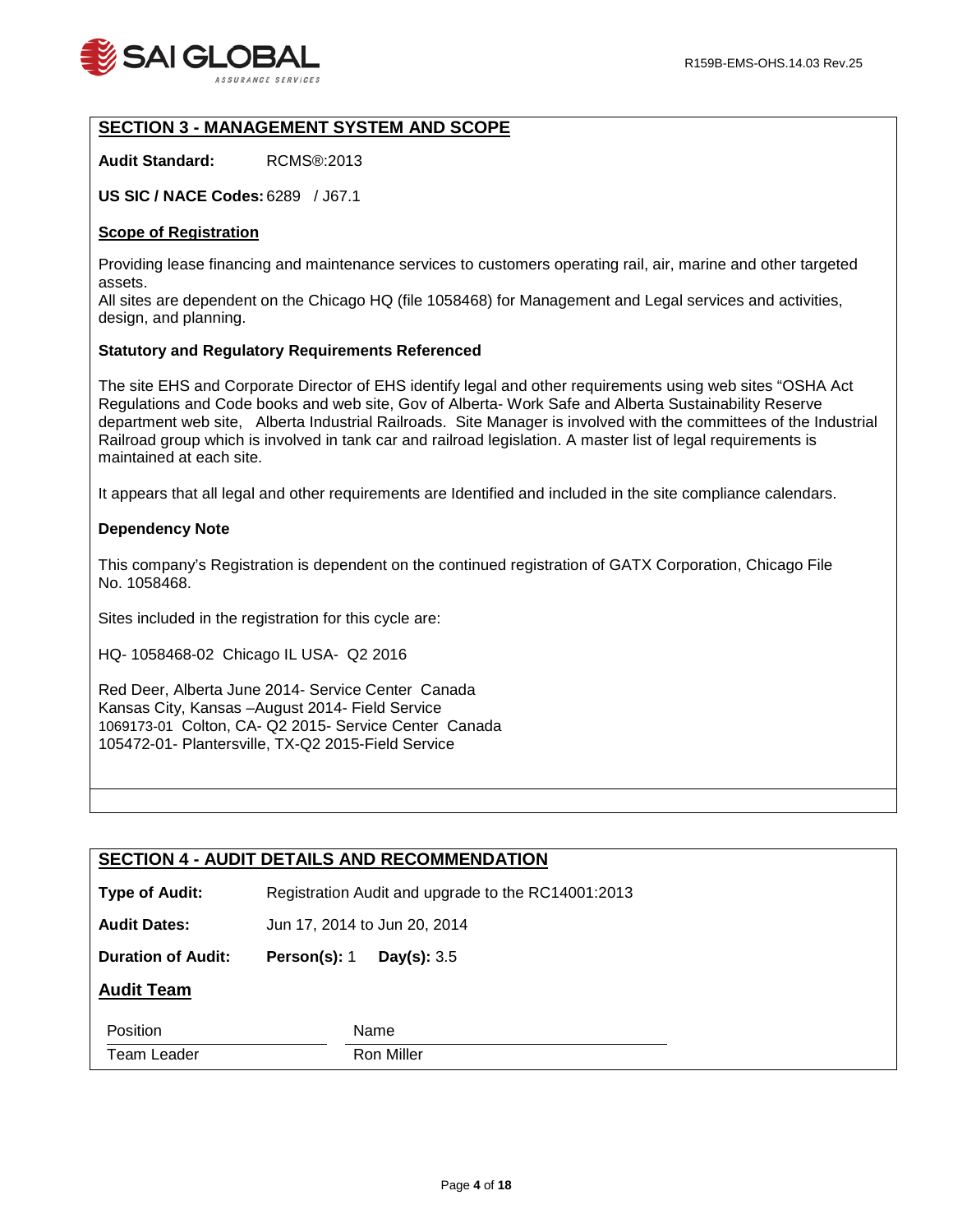

## **Re-Assessment Audit**

## **Executive Overview**

The organization has established, implemented and maintained a Responsible Care Management System: 2008 that meets the requirements of the standard. Improvements continue to be made in developing structured systems and procedures are effectively controlled, implemented and shared at the Field Service sites. As a result of the audit no Nonconformances, 10 Area of Concerns and 9 Opportunities for Improvement have been identified.

## **Positives noted :**

- Transitioning the database for documents to SharePoint and is available to all sites.
- "Good Catch" is utilized to identify near misses and opportunity for Improvements.
- EHS supervisor is working on developing and Preventive Stretching Program
- Excellent communication meeting with the EHS managers and sharing of information.
- Overall plant is cleaned and organized. Maintenance area extremely clean and organized.
- Excellent follow up on injuries and participation from top management in presenting the company concern focus.
- Safe Start is an excellent program for communicating safe practices and behavior.
- 5 C Process is utilized for continuous Improvement projects.
- Corporate is working on establishing a Corporate web based PM data base. (Hippo).
- All training records were in good order and meet the intent of the standard.

## **Management System – Main Components**

## **Management System Documentation**

The management system manual revision was reviewed and found to be in conformance with the requirements of the RCMS®:2013 standard.

## **Management Review**

Management review meetings are conducted annually. A review of the records of the most recent management review was performed and found to meet the requirements of the RCMS®:2013 standard.

## **Policy**

Based on the results of this audit, the GATX Corporation management system is effectively implemented and fulfils the stated policy.

## **Objectives**

Based on the results of this audit, the GATX Corporation management system is effectively implemented and the stated objectives are being met.

## **Internal Audits**

Internal audits are being conducted at planned intervals to ensure conformance to planned arrangements, the requirements of the RCMS®:2013 standard and the established management system.

## **Compliance Evaluation**

GATX Corporation has implemented processes for periodically evaluating its compliance with applicable legal and other requirements. Compliance evaluations are conducted by corporate and is done annually as part of the internal audits conducted by corporate.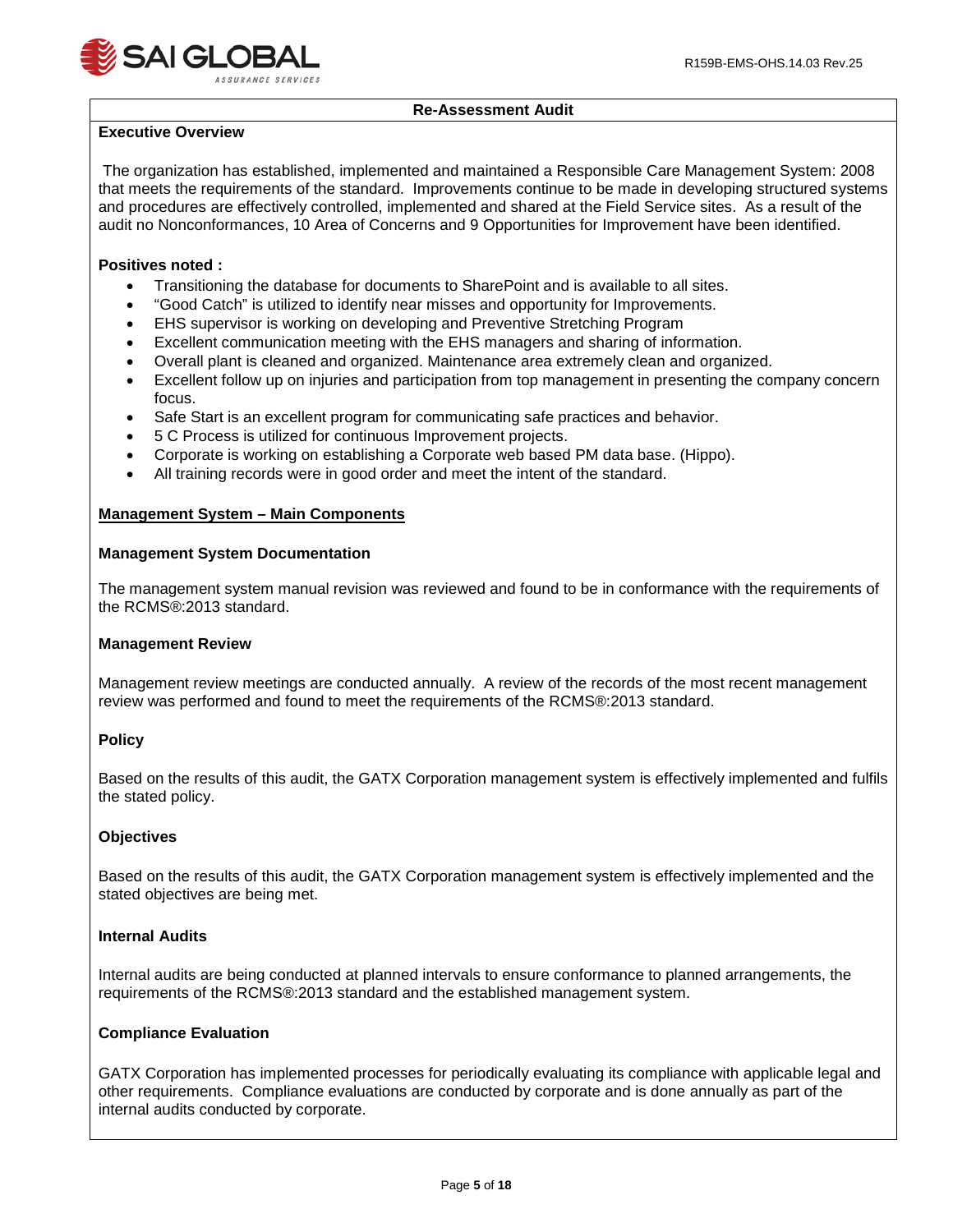

#### **Continual Improvement**

GATX Corporation is implementing an effective process for the continual improvement of the management system by the use of the policy, objectives, audit results, data analysis, corrective and preventive actions and management review.

## **Past Performance - Client and SAI Global Audit Review**

This is the first audit at the Red Deer facility since 2006 and no major issues had been identified at the last audit.

#### **Review of Changes**

The RCMS program has been integrated into the corporate sampling plan and now includes all the sites from Canada and the USA.

#### **Previous Audit Issues**

None were identified.

## **Usage of Marks, Logos and Certificate**

The organization has complied with the control requirements for marks logos and certificates. Responsible Care marks and Logo are used on letterhead, web page and business cards and on sales literature. The certificates are available upon request.

#### **Environmental and/or Health and Safety Management System Components**

## **Site Inspection**

The audit team toured the site and concluded that the conditions of the site reflect an effectively implemented management system.

## **Aspect and Hazard Identification**

Implementation of necessary operational, monitoring and measurement controls for the organization is adequately demonstrated. These procedures and controls for the site activities were reviewed during the audit and at previous Service Center and Field Service audits.

Based on the results of this audit, the GATX Corporation management system has established implemented and maintained procedures for the identification, evaluation and upkeep environmental aspects and OHS hazards and the associated impacts and risks.

#### **Operational Controls, Monitoring and Measurement Processes**

Implementation of necessary operational, monitoring and measurement controls for audited significant environmental aspects and relevant OHS hazards is adequately demonstrated. The program collectively identifies the risk related to the work conducted at the Field Service and Service Centers.

Highest ranked OHS risks were: Confined Space, Working with tools and equipment, Using ladders, Entry into rail cars, Switching in the yard, Switching in building or structures, General switchman operations, Site access by unauthorized personnel, working at heights, operating track mobiles and locomotives.

Highest ranked EHS: Mostly related to the chemicals in the tanks. Others include Painting operations, Flaring LPG and Ammonia.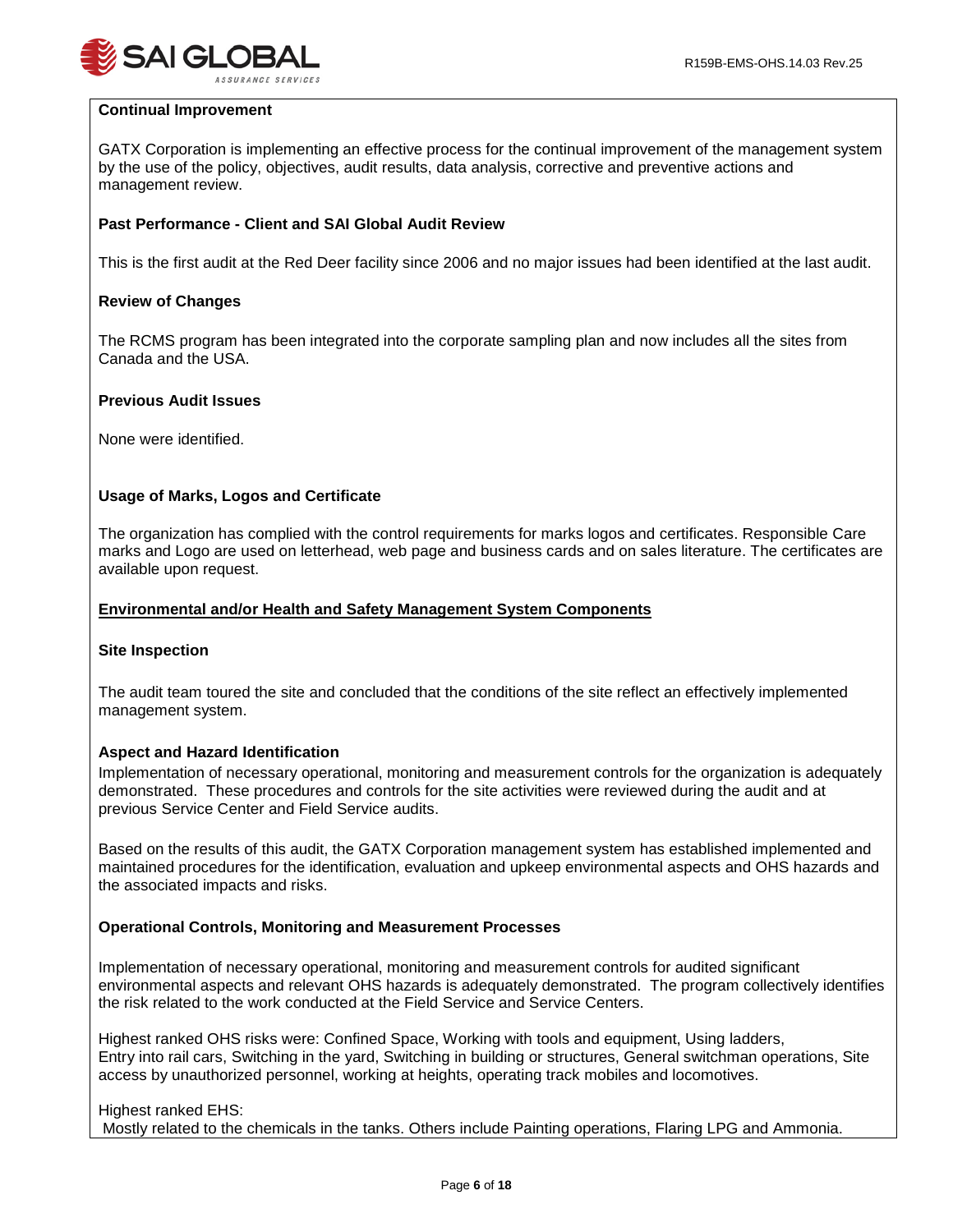

#### **Emergency Preparedness and Response**

GATX Corporation has identified the potential for Fire, Severe Weather, Medical, Spills, and other standard emergencies situations and developed and tested response procedures. Drills are conducted 4 times a year for confined space entries and annually for emergency preparedness. The last drill covered an evacuation and was conducted May 26, 2014. Last confined space drill was conducted June 10, 2014.

#### **Recommendation:**

The results of this Assessment and upgrade audit have confirmed that GATX Corporation:

- Continues to effectively implement a management system that meets the RCMS®:2013 standard for the scope of registration identified in this report.
- Ensures the management system remains effective considering internal and external changes.
- Demonstrates a commitment to maintain the effectiveness and improve the management system in order to enhance overall performance.
- Operates the management system to ensure the achievement of the stated policies and objectives.

Therefore, as a result of this re-assessment, a review of the performance of management system during the previous three years and a review of relevant customer complaints, a recommendation for re-registration to the RCMS®:2013 standard for the scope of registration identified in this report will be submitted to SAI Global's review team.

Please note that this report is subject to independent review and approval. Should changes to the outcomes of this report be necessary as a result of the review, a revised report will be issued and will supersede this report.

## **SECTION 5 – AUDIT FINDINGS**

| <b>Functions, Activity, Processes and Areas Audited</b> |                                                                                                                                                                                                                                                                                                                                                                                                                                                                                                                                                                                                                                                                                                         |                           |
|---------------------------------------------------------|---------------------------------------------------------------------------------------------------------------------------------------------------------------------------------------------------------------------------------------------------------------------------------------------------------------------------------------------------------------------------------------------------------------------------------------------------------------------------------------------------------------------------------------------------------------------------------------------------------------------------------------------------------------------------------------------------------|---------------------------|
|                                                         |                                                                                                                                                                                                                                                                                                                                                                                                                                                                                                                                                                                                                                                                                                         |                           |
|                                                         | All of the applicable requirements of the RCMS®:2008 standard for the functions, processes and areas listed                                                                                                                                                                                                                                                                                                                                                                                                                                                                                                                                                                                             |                           |
| below were reviewed.                                    |                                                                                                                                                                                                                                                                                                                                                                                                                                                                                                                                                                                                                                                                                                         |                           |
| Function/Activity/Process/Area                          | Details                                                                                                                                                                                                                                                                                                                                                                                                                                                                                                                                                                                                                                                                                                 |                           |
| Summary of RCMS 2013<br>Changes                         | The Corporate EHS Director had set a matrix to address all of the changes<br>and reflects how these changes are to be addressed. Includes Tech Spec<br>Element, Summary of 2013 changes, GATX RCMS Response /Modification,<br>Policy /Program /Form change.<br>Energy Efficiency will be addressed in the year end Risk assessment and will<br>be updated in December 2014.<br>PSM requirements 2 scenarios apply to GATX- Residual Commodity Cleaning<br>activities and GATX engineering, maintenance and quality programs that have<br>ability to impact release of chemicals from a rail car not under GATX control.<br>GATX is addressing all new requirements and has an action plan for all gaps. |                           |
|                                                         | Meets the intent of the new standards at this time. No issues or concerns.                                                                                                                                                                                                                                                                                                                                                                                                                                                                                                                                                                                                                              |                           |
| Training                                                | SharePoint is utilized to track the identified training and reflect what job<br>category receives what training. GATX 2014 Annual training Plan. The EHS<br>Supervisor has set up a matrix that tracks each person at the site and what<br>training based on the training plan they are required to take 2014.<br>Reviewed 7 persons and verified they had received or is scheduled for the<br>identified training.                                                                                                                                                                                                                                                                                     |                           |
|                                                         | Examples for 2013 and 2014                                                                                                                                                                                                                                                                                                                                                                                                                                                                                                                                                                                                                                                                              | 2013 2014YTD<br>Completed |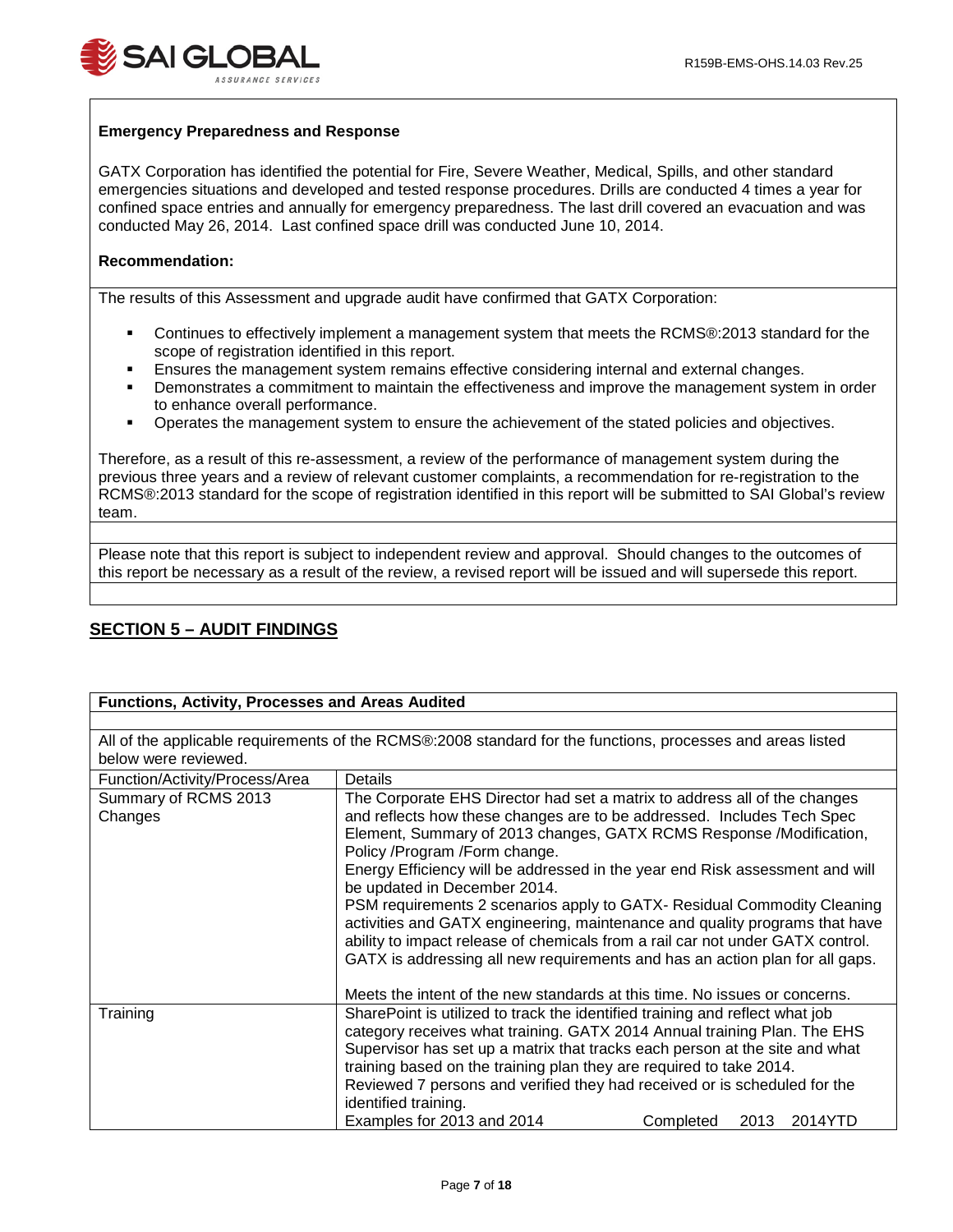

|                            | CS WHMIS Fit Test EMR                                                         |
|----------------------------|-------------------------------------------------------------------------------|
|                            | 2 <sup>nd</sup> Shift - - Painter-<br>$\mathsf{x}$<br>X<br>X<br>X             |
|                            | Safety Attendant-                                                             |
|                            | August Yasinski - Fit Test<br>X<br>X.<br>x                                    |
|                            | Shaun Wilson- Boiler Operator<br>X<br>X.<br><b>X</b><br>X                     |
|                            | Florin Trainee- Boiler and Tank clean x                                       |
|                            | X<br>X<br>X.                                                                  |
|                            | <b>Steve Sully Paint Line</b><br>$\mathsf{x}$<br>X<br>X.<br>X                 |
|                            | Dale Rossi- Finishing - Supervisor<br>$\mathsf{x}$<br>X<br>X<br>X             |
|                            | <b>Rick Schott Crane</b> ⊠<br>$\mathsf{x}$<br>X<br>X<br>X                     |
|                            | Competency is based on OJT for all new employees and long time employees      |
|                            | who are experienced are grandfathered based on job experience.                |
|                            | Trent is EHS Supervisor                                                       |
|                            | Jeff Nee Corporate EHS                                                        |
|                            | <b>Tyler Yates - Production Supt</b>                                          |
|                            | Positive- All records were in good order and meet the intent of the standard. |
| <b>Contractor Training</b> | Contractor and Safety visitor Policy Rev 4                                    |
|                            | Attachments 10- Annually review all contractors and record on Attachment 10.  |
|                            | Covers Basic introduction and PPE requirements.                               |
|                            |                                                                               |
|                            | Examples of new contractors                                                   |
|                            | Contractors-                                                                  |
|                            | 1) Conestoga - Rovers Associated Ltd. - Ground Water sampling-signed          |
|                            | 6/3/14                                                                        |
|                            | 2) A&B Rail- 6/18/14 Rail repair                                              |
|                            | Old                                                                           |
|                            | CANEM-Electrical-6/3/2014                                                     |
|                            | Flint Electrical-Electrical contractor used in the past                       |
|                            | Kone- June 4, 2014⊡                                                           |
|                            | Century V.- FX- Aug 13, 2013⊠                                                 |
|                            | Independent Control System- HVAC- 6/9/14⊠                                     |
|                            | A. Liquide 12/6/2014                                                          |
|                            | Prime Boiler- May 15, 2014                                                    |
|                            |                                                                               |
|                            | Contractor's records are updated and resigned annually.                       |
|                            | AOC: Review the contract review section of the contractor program and         |
|                            | ensure inspections are completed or procedure updated to reflect current      |
|                            | practices. (Annual review of Contractors). Ensure records are being           |
|                            | maintained.                                                                   |
|                            |                                                                               |
| <b>Plant Tour</b>          | Bay 5&6-                                                                      |
|                            | Ladder in front of FX                                                         |
|                            | Storage shed /hose in front of shed and door not balanced correctly-          |
|                            | Housekeeping                                                                  |
|                            | Bay $4-$                                                                      |
|                            | Fire hose- no longer present- consider painting over                          |
|                            | Rack label for load limit rating                                              |
|                            | Flammable cabinet- move 2 quarts of materials                                 |
|                            | Repair B-                                                                     |
|                            | Reviewed confined space inspections⊠                                          |
|                            |                                                                               |
|                            | Safe Start-                                                                   |
|                            | Air Test compressed gas for breathing masks- checked every 6 months           |
|                            | 5/30/14 due 11/30/14 Ø                                                        |
|                            | Repair-                                                                       |
|                            | Posted Monthly safety meeting minutes in the plant- 3/5/14, 4/14/14, and May  |
|                            | 5. Each worker has a JSA and book.                                            |
|                            | Interviewed the Safety Attendant - August Yasinski                            |
|                            | Reviewed 4 confined space inspections and all recorded on form SF007 dated    |
|                            | 9/12/11. 0075855, 0075858, 0075861, 0075859. Log book is used to record all   |
|                            | units. Calibrated unit 2360 is utilized to bump test the units before used.   |
|                            |                                                                               |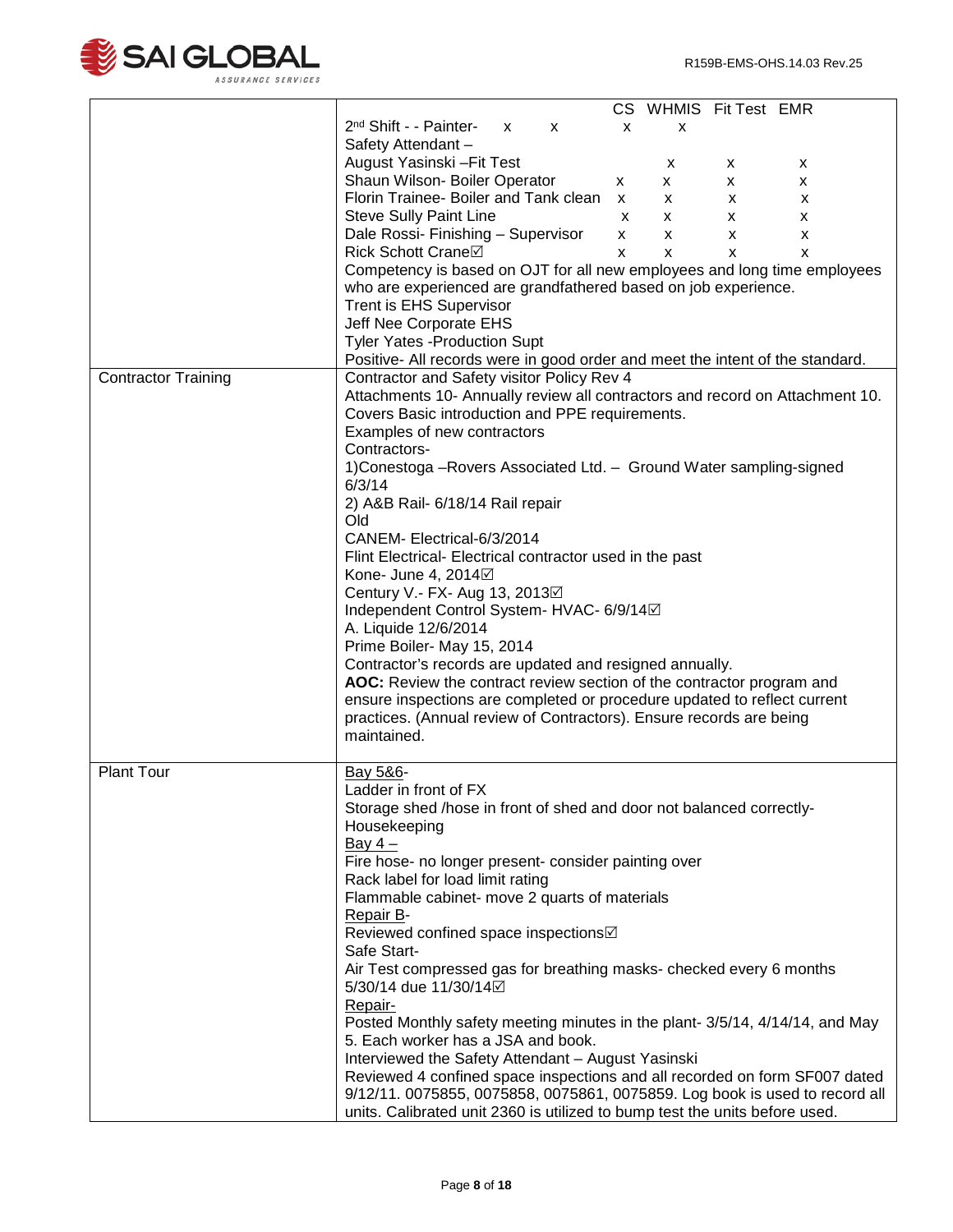

|                           | Discussed Policy, legal and other requirements, hazards, communication, and<br>emergency preparedness and response. Safety attendant is also the site<br>incident commander and on the response team.<br>Finishing-<br>-MOC for Grit recycle unit-<br>MOC for Interior lining 6/9/14 approved.<br>Paint Room-MEK<br>Interviewed 2 <sup>nd</sup> Shift operator-Nelson M.- Painter<br>Discussed policy, hazards, communication, operational controls, Objectives<br>and targets.<br>Both persons interviewed did an excellent job of communicating the policy,<br>hazards, operational controls and emergency preparedness<br>Continuous Improvement – 5 C process is utilized to work on projects. |
|---------------------------|----------------------------------------------------------------------------------------------------------------------------------------------------------------------------------------------------------------------------------------------------------------------------------------------------------------------------------------------------------------------------------------------------------------------------------------------------------------------------------------------------------------------------------------------------------------------------------------------------------------------------------------------------------------------------------------------------|
|                           | <b>Curing Furnace Replacement-</b>                                                                                                                                                                                                                                                                                                                                                                                                                                                                                                                                                                                                                                                                 |
|                           | No issues or concerns.                                                                                                                                                                                                                                                                                                                                                                                                                                                                                                                                                                                                                                                                             |
| 5.2 Annual Reporting      | Positive- Transitioning the database for documents to SharePoint and<br>available to all sites.                                                                                                                                                                                                                                                                                                                                                                                                                                                                                                                                                                                                    |
|                           |                                                                                                                                                                                                                                                                                                                                                                                                                                                                                                                                                                                                                                                                                                    |
|                           | Sustainability- working on projects-                                                                                                                                                                                                                                                                                                                                                                                                                                                                                                                                                                                                                                                               |
|                           | New variable air compressor has arrived and is to be installed Q4 2014.<br>MOC – Need to ensure that new equipment has EHS involved in the initial                                                                                                                                                                                                                                                                                                                                                                                                                                                                                                                                                 |
|                           | stages of order new equipment.                                                                                                                                                                                                                                                                                                                                                                                                                                                                                                                                                                                                                                                                     |
|                           | Wireless- installed new wireless system- trench in the outside track area.                                                                                                                                                                                                                                                                                                                                                                                                                                                                                                                                                                                                                         |
|                           | Good catch was brought up to cordon area and also was part of a tool box                                                                                                                                                                                                                                                                                                                                                                                                                                                                                                                                                                                                                           |
|                           | meeting.                                                                                                                                                                                                                                                                                                                                                                                                                                                                                                                                                                                                                                                                                           |
|                           | Goals are being established at the site level                                                                                                                                                                                                                                                                                                                                                                                                                                                                                                                                                                                                                                                      |
|                           | EHS supervisor is working on developing a Preventive Stretching Program<br>Trent is EHS                                                                                                                                                                                                                                                                                                                                                                                                                                                                                                                                                                                                            |
|                           | Jeff Corporate EHS                                                                                                                                                                                                                                                                                                                                                                                                                                                                                                                                                                                                                                                                                 |
|                           | Service centers Hearne, TX, Waycross, GA, Colton CA. Canada Montreal<br>Moose Jaw SK, Red Deer AB                                                                                                                                                                                                                                                                                                                                                                                                                                                                                                                                                                                                  |
|                           | Field Service Terre Haute IN, Sarnia, Freeport LA, Plantersville TX.                                                                                                                                                                                                                                                                                                                                                                                                                                                                                                                                                                                                                               |
|                           | 2 notices of compliance Hearne Annual Air Compliance Cert June 2013, and<br>Waycross Air missing record.                                                                                                                                                                                                                                                                                                                                                                                                                                                                                                                                                                                           |
|                           | Focus on Energy Savings                                                                                                                                                                                                                                                                                                                                                                                                                                                                                                                                                                                                                                                                            |
|                           | Contractor training including evacuation is covered for all visitors.<br>JSAs are Generic and established                                                                                                                                                                                                                                                                                                                                                                                                                                                                                                                                                                                          |
|                           | Shop portals are used to record date and provide information on JSAs.                                                                                                                                                                                                                                                                                                                                                                                                                                                                                                                                                                                                                              |
|                           | Currently have 45 for repair nearly 100 for the corporation.<br>Piloting a job portal-                                                                                                                                                                                                                                                                                                                                                                                                                                                                                                                                                                                                             |
|                           | Site specific JSA 006 dated 6/5/13- Raising and lowering a car-jacking.                                                                                                                                                                                                                                                                                                                                                                                                                                                                                                                                                                                                                            |
|                           | MSDS updated every 3 years-                                                                                                                                                                                                                                                                                                                                                                                                                                                                                                                                                                                                                                                                        |
|                           | Interviewed the Office Clerk and discussed the MSDS process for ensuring                                                                                                                                                                                                                                                                                                                                                                                                                                                                                                                                                                                                                           |
|                           | current copy (last 3 years) is obtained. In some cases a letter from the                                                                                                                                                                                                                                                                                                                                                                                                                                                                                                                                                                                                                           |
|                           | chemical manufacturer has been accepted.                                                                                                                                                                                                                                                                                                                                                                                                                                                                                                                                                                                                                                                           |
|                           | Consider a more formalized process for defining the process for notifying the                                                                                                                                                                                                                                                                                                                                                                                                                                                                                                                                                                                                                      |
|                           | offices (Montreal, Calgary or Chicago) that an updated SDS / MSDS are                                                                                                                                                                                                                                                                                                                                                                                                                                                                                                                                                                                                                              |
|                           | required. Previously identified in Terra Haute audit and is a corporate                                                                                                                                                                                                                                                                                                                                                                                                                                                                                                                                                                                                                            |
|                           | responsibility.                                                                                                                                                                                                                                                                                                                                                                                                                                                                                                                                                                                                                                                                                    |
| 1.0 Policy and Leadership | Policy and Leadership - Policy communicated to all employees thru daily stand                                                                                                                                                                                                                                                                                                                                                                                                                                                                                                                                                                                                                      |
|                           | ups, good catches thru network, new employee orientation-RC segment,                                                                                                                                                                                                                                                                                                                                                                                                                                                                                                                                                                                                                               |
|                           | Customer letters are sent each year, letterhead, web site, Fire Marshall                                                                                                                                                                                                                                                                                                                                                                                                                                                                                                                                                                                                                           |
|                           | communication. Stakeholder communication- examples- local feed mill, and                                                                                                                                                                                                                                                                                                                                                                                                                                                                                                                                                                                                                           |
|                           | local plants, fire marshal annual tour,                                                                                                                                                                                                                                                                                                                                                                                                                                                                                                                                                                                                                                                            |
|                           | Manual is dated 6/16/2014. Now includes the CIAC Partners in Canada in the                                                                                                                                                                                                                                                                                                                                                                                                                                                                                                                                                                                                                         |
|                           | RCMS program - Updated with the new positions and changes related to                                                                                                                                                                                                                                                                                                                                                                                                                                                                                                                                                                                                                               |
|                           | RCMS: 2013(Process Safety Code- Clean commodities and chemical                                                                                                                                                                                                                                                                                                                                                                                                                                                                                                                                                                                                                                     |
|                           | containment and sustainability in regards to energy.                                                                                                                                                                                                                                                                                                                                                                                                                                                                                                                                                                                                                                               |
|                           |                                                                                                                                                                                                                                                                                                                                                                                                                                                                                                                                                                                                                                                                                                    |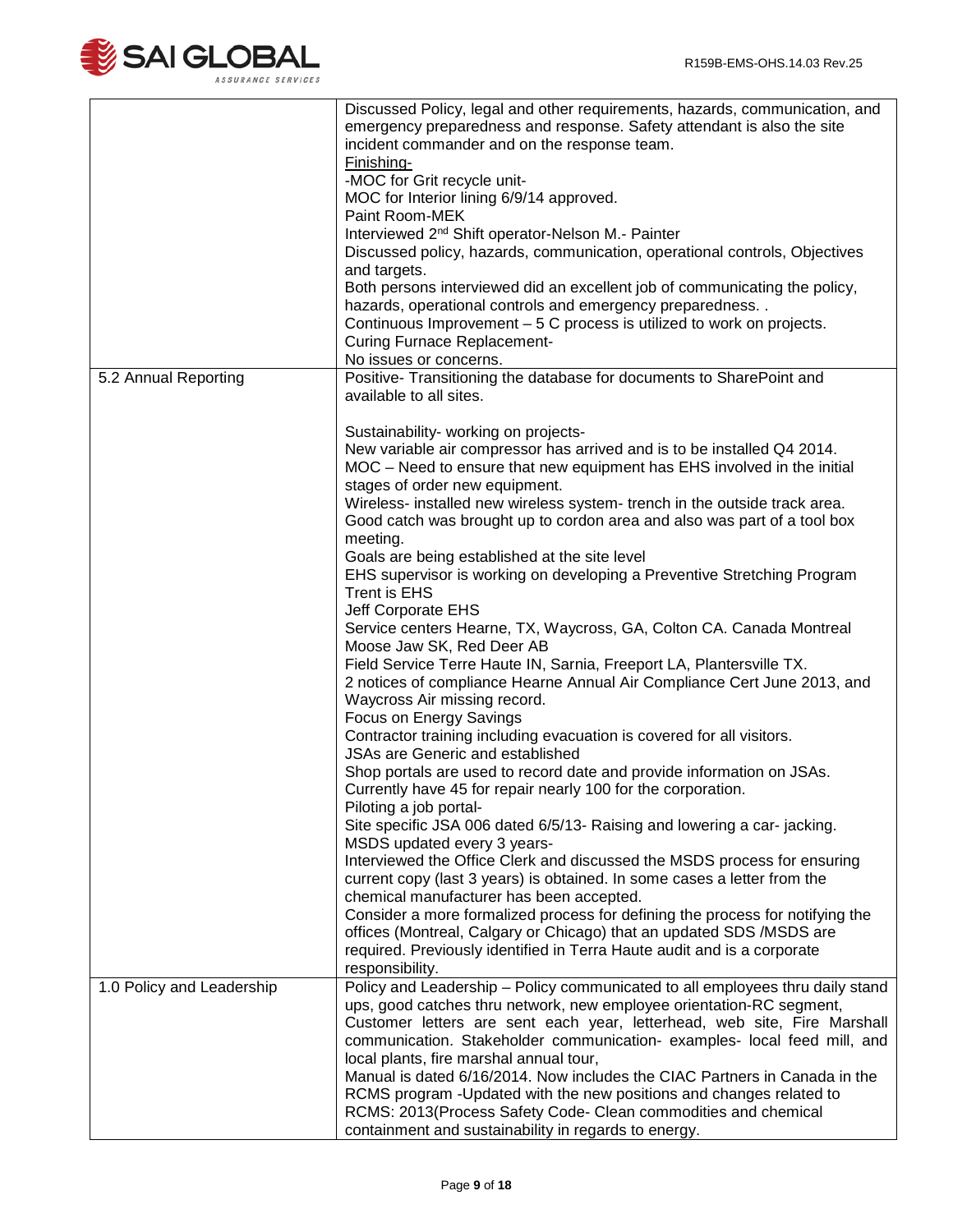

|            | Organization chart date 10.29.13 provides top level and reporting for EHS.<br>Job descriptions for key responsibilities are under 1.4 in the Policy Manual.<br>Business Scope- Executive overview- GATX bulk of business is the rail car<br>leasing business.<br>Policy dated Feb 13, 2013 - Key Points- Meet or exceed customer requirements,<br>drive CI (Operational Excellence), employee EHS, Security, prevent injuries and<br>pollution prevention. Guiding principles, Supplier partnerships.<br>Understanding-Regulatory requirements. Continuous improvement, Objectives<br>and Targets- to their specific areas. EHS and awareness of high quality product<br>and supplier partnerships.<br>Ammonia liquid and gas- car cleaning, caustic for boiler treat, asbestos removal.<br>Meets the intent of the standard. |
|------------|-------------------------------------------------------------------------------------------------------------------------------------------------------------------------------------------------------------------------------------------------------------------------------------------------------------------------------------------------------------------------------------------------------------------------------------------------------------------------------------------------------------------------------------------------------------------------------------------------------------------------------------------------------------------------------------------------------------------------------------------------------------------------------------------------------------------------------|
| Plant tour | Red Deer EHS Manager provided a plant tour of the facility. Other GATX<br>personnel in attendance were Jeff Nee - Corp Dir of EHS                                                                                                                                                                                                                                                                                                                                                                                                                                                                                                                                                                                                                                                                                             |
|            | 2. Planning-Planning (2.1 through 2.6)<br>2.1 - HSS&E Hazards and Risks identification and Evaluation<br>GATX Rail EHS&S Risk Assessment 12-20-11<br>Highest ranked risks-Working with tools and equipment, Using ladders,<br>Entry into rail cars, Switching in the yard, Switching in building or structures,<br>General switchman operations, Site access by unauthorized personnel,<br>working at heights, operating track mobiles and locomotives.<br>Factors Deviation, consequences, safeguards, risk based on worst injury and<br>likeliness.                                                                                                                                                                                                                                                                         |
|            | MOC/JHA<br>Example 1- Hi VAC installation- MOC initiated 1/8/14 Move High Vac system<br>and place unit on stilts alongside the side of blast bay (improve returning grit<br>into system and reduce ergonomic issues with shoveling.<br>Utilize MOC form. JHA form also filled out to review any new hazards as a<br>result of the move or new location. JHA 4/1/14 not signed. Attendance and<br>Example 2 Remove exterior from exterior jacket 3/28/14.<br>AOC: JHA require signatures by the attendees. Ensure signatures are<br>obtained and records maintained as part of the JHA process.                                                                                                                                                                                                                                |
|            | <b>Environmental Aspects Evaluation In the context of the HAZOP the</b><br>departments and Service centers. Updated every 3 years or as changes take<br>place. Section 3-10. Last updated May 2012 and due for updating.<br>Service Centers including Terre Haute.<br>New products, processes and changes are handled through corporate. No new<br>processes in the last 2 years.                                                                                                                                                                                                                                                                                                                                                                                                                                             |
| Permits    |                                                                                                                                                                                                                                                                                                                                                                                                                                                                                                                                                                                                                                                                                                                                                                                                                               |
|            | <b>Legal Compliance Evaluation</b><br>Utilize People Soft and corporate provides guidance and overview for all legal<br>and other requirements.<br>Compliance Calendar- Reviewed June- 2014. All action items are current. Ø<br>One- Permit Authorization and covers all wastes, air and hazardous wastes.<br>Approval # 1089-02-00 Application # 004-1089 issued Jan 1, 2011 expires<br>Dec 2020.⊠<br>Annual report last submitted- 2/21/14⊡<br>2 Underground Storage tanks- monthly breach tests- 4/4 <sup><math>\Box</math></sup>                                                                                                                                                                                                                                                                                          |
|            | GATX weekly Haz waste Storage area $-10/10$ $\boxtimes$ . Monthly by EHS Manager<br>5/5<br>Weekly- 12/12<br>Cranes inspection Monthly in house 2 25 tons and jibs and hoists - 7/12/13                                                                                                                                                                                                                                                                                                                                                                                                                                                                                                                                                                                                                                        |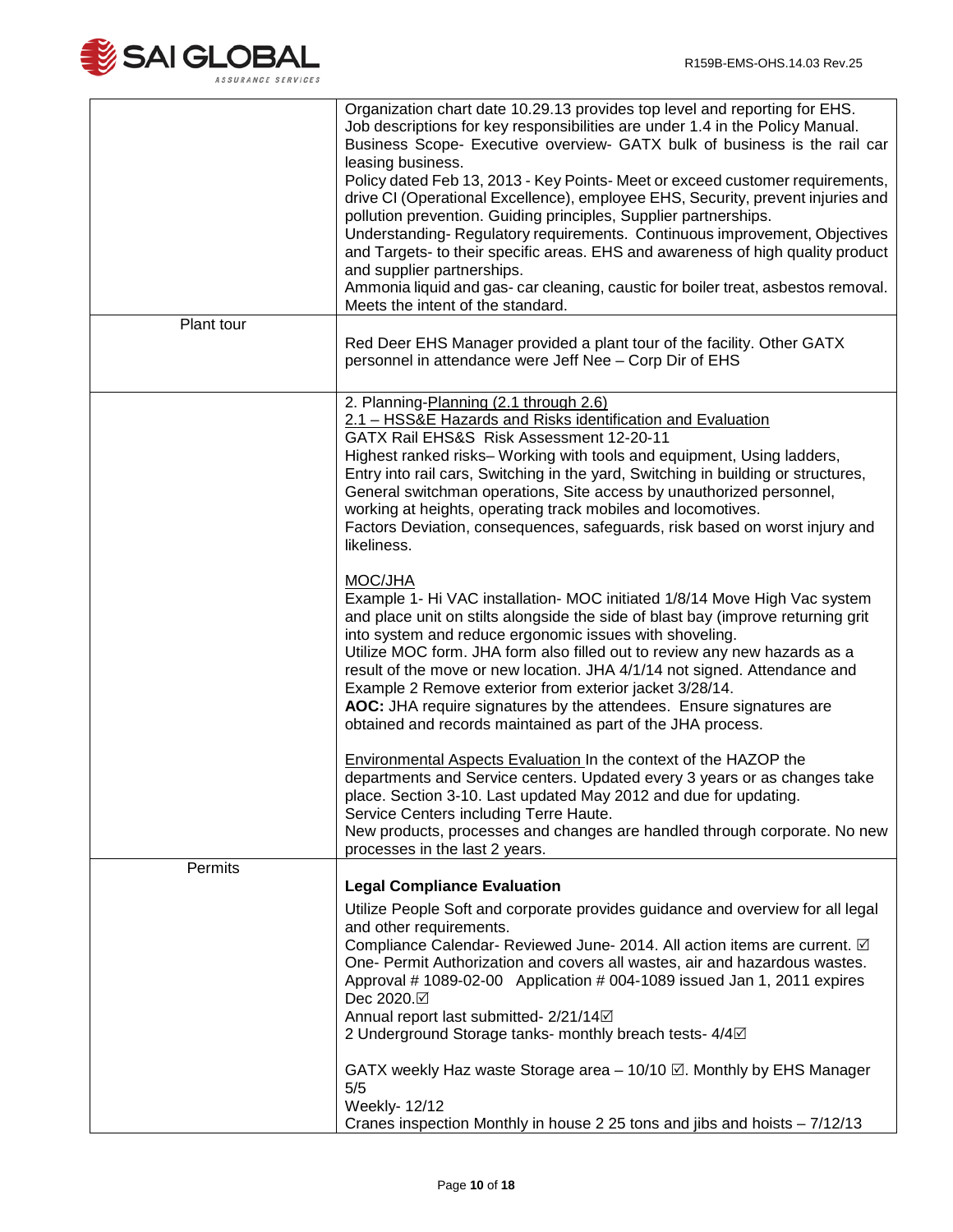

|      | Kone Crane Annual- Nov 2013                                                                   | 2013 inspections 25 Ton East and 25 Ton West and 7 hoists and jibs units.                                                                                                  |      |
|------|-----------------------------------------------------------------------------------------------|----------------------------------------------------------------------------------------------------------------------------------------------------------------------------|------|
|      |                                                                                               | Ground water wells- sample annually- Last sampled June 4, 2014.                                                                                                            |      |
|      | Parkland GEO provided results from June 5, 2013. Ø                                            |                                                                                                                                                                            |      |
|      | SVA dated 5/27/14 Rev C.                                                                      |                                                                                                                                                                            |      |
|      |                                                                                               |                                                                                                                                                                            |      |
|      | Lift Trucks- Daily inspections for the forklifts reviewed<br>All records in good order. Daily |                                                                                                                                                                            |      |
|      | Hazards Waste Manifests- Only has about 1 a year.                                             |                                                                                                                                                                            |      |
|      | Hazardous Waste- Ae27057-2/27/13                                                              |                                                                                                                                                                            |      |
|      |                                                                                               | Review the Aug 2, 2013 shipment and verified that Solvent NOS does not                                                                                                     |      |
|      | need to be manifested.                                                                        |                                                                                                                                                                            |      |
|      |                                                                                               | Jack Stands 32 units and new ones are being built and older ones taken out                                                                                                 |      |
|      |                                                                                               | of service. Review the process for maintaining records for the jack stands.                                                                                                |      |
|      | records were not specific to all units inspected.                                             | Last annual inspection was done Sept 13, 2013 for 4 hydraulic units but                                                                                                    |      |
|      |                                                                                               | AOC: Jack Stand inspections- Ensure annual inspections for new and existing                                                                                                |      |
|      | jack stand and records are maintained.                                                        |                                                                                                                                                                            |      |
|      |                                                                                               |                                                                                                                                                                            |      |
|      |                                                                                               | Fire Extinguisher- All conducted for 2014. Review a number of fire<br>extinguishers, eye wash and showers. All had tags and were current through                           |      |
|      | May. ☑                                                                                        |                                                                                                                                                                            |      |
|      | Lanyards- visual daily preuse-                                                                |                                                                                                                                                                            |      |
|      | Annual- Fork Lift, Track mobile⊠                                                              |                                                                                                                                                                            |      |
|      |                                                                                               | 2.4 Stakeholder perspective is the employees, contractors, neighbors and                                                                                                   |      |
|      |                                                                                               | customers. Site management has weekly meetings to discuss any issues or<br>concerns. Any customer or community complaints are forwarded to corporate                       |      |
|      | for EHS.                                                                                      |                                                                                                                                                                            |      |
| 2.5⊠ |                                                                                               |                                                                                                                                                                            |      |
|      | Goals, Objectives and Targets                                                                 |                                                                                                                                                                            |      |
|      |                                                                                               | The organization shall establish Responsible Care <sup>®</sup> goals, objectives, and<br>targets based upon its prioritized risks, stakeholder input and regulatory, legal |      |
|      |                                                                                               | and other Responsible Care® related requirements to which it subscribes with                                                                                               |      |
|      |                                                                                               | time frames and responsibilities for accomplishment. These goals, objectives                                                                                               |      |
|      |                                                                                               | and targets shall be established for each relevant function and shall reflect the                                                                                          |      |
|      | organization's commitment to continuous improvement.                                          |                                                                                                                                                                            |      |
|      |                                                                                               | Goals and Objective: Monthly scorecards for corporate and includes all sites                                                                                               |      |
|      |                                                                                               | for Field Services includes - 5 Fast Tracks, and 6 on site and 13 mobile crews.                                                                                            |      |
|      | 15.                                                                                           | Safety Goals- are tracked and included in the Field Service Centers                                                                                                        |      |
|      |                                                                                               | Goal 2013 Corporate Red Deer-Goal<br>YTD                                                                                                                                   |      |
|      | <b>TIR</b>                                                                                    | 5.92                                                                                                                                                                       |      |
|      | LTI                                                                                           | 1.18                                                                                                                                                                       |      |
|      | <b>Restricted Work</b><br><b>Incident Rate</b>                                                | 1.58<br>2.76                                                                                                                                                               |      |
|      | Days off Work                                                                                 | 641                                                                                                                                                                        |      |
|      | <b>Red Deer</b>                                                                               |                                                                                                                                                                            |      |
|      |                                                                                               |                                                                                                                                                                            |      |
|      | 3.0<br>Dart<br>Good catches to Dart Ratio 12                                                  | 6.55<br>12<br>49                                                                                                                                                           | 4.55 |
|      |                                                                                               | All sites have made great improvements in reporting Good Catch to DART                                                                                                     |      |
|      | ratio.                                                                                        |                                                                                                                                                                            |      |
|      | Recordable<br>$\mathbf 0$                                                                     | $\Omega$                                                                                                                                                                   | 4.55 |
|      |                                                                                               | Safety Incentive Program Full payout each site pay out quarterly.                                                                                                          |      |
|      | No payout in 2013 on target for 2014.                                                         |                                                                                                                                                                            |      |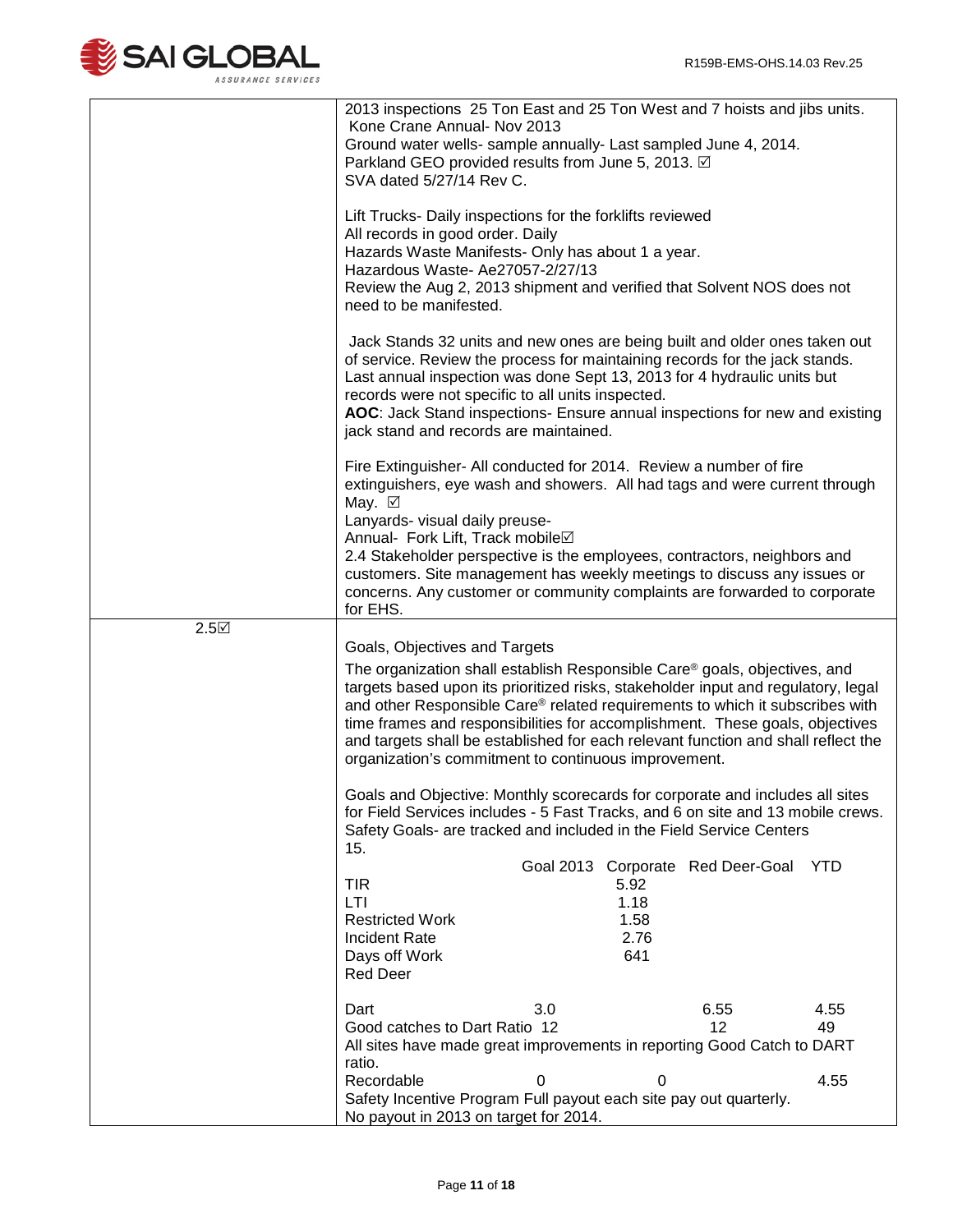

| Implementation Operation and<br>accountability | 92% Workers Comp were related to Sprains and Strains of in US and 62%<br>DART injuries worldwide were related to Strains and Sprains.<br>Employee Participation- Site is rolling out a Preventive Stretching program.-<br>Safety Attendant and employees brought up program. Developing the program<br>and started in June 2014.<br>Continuous Improvement Projects- Corporate<br>1) Network wide initiative to reduce ergonomic injuries<br>2) EHS Policy ad Training Program Improvements - 6 total programs<br>3) Implement First Aid reporting- In place and tracked on the local First Aid log-<br>and data is inputted into SharePoint. Example 2014-06-03T10_30_00_CGRD-<br>Scrape elbow and minor cut. Line of fire.<br>4) Safe Start Execution - EAU1 and EAU2 - Tool box talk and general<br>awareness training for all employees- 5 core units - training and then every 6<br>months a new module is presented. All present employees are trained and<br>new employees are scheduled to be trained. One module a month.⊠<br>5 Additional facility L2 or department L3 specific initiatives<br>Continuous Improvement Projects- Red Deer<br>1) Preventative Stretching program - EHS manager - July 2014<br>2) Valve repair- ergonomic- August 2014<br>3) Switching Alarm installed paint and lining area adding alarm lights for<br>switching movement.<br>4. Motor down on the makeup air and shuts down the air guns. (Interlocked)<br>5<br>All goals and objectives are tracked and part of the corporate goals. No issues<br>or concerns.<br>3.1 - Documentation is controlled from corporate and is the same for all<br>Service Centers.<br>3.2 Management system is driven from corporate and risks, goals and OSHA<br>programs are part of the corporate program. All change is handled through                                                                                                      |
|------------------------------------------------|------------------------------------------------------------------------------------------------------------------------------------------------------------------------------------------------------------------------------------------------------------------------------------------------------------------------------------------------------------------------------------------------------------------------------------------------------------------------------------------------------------------------------------------------------------------------------------------------------------------------------------------------------------------------------------------------------------------------------------------------------------------------------------------------------------------------------------------------------------------------------------------------------------------------------------------------------------------------------------------------------------------------------------------------------------------------------------------------------------------------------------------------------------------------------------------------------------------------------------------------------------------------------------------------------------------------------------------------------------------------------------------------------------------------------------------------------------------------------------------------------------------------------------------------------------------------------------------------------------------------------------------------------------------------------------------------------------------------------------------------------------------------------------------------------------------------------------------------------------------------------------------------------------------------|
|                                                | corporate. Responsible Care Principles- Mange prioritized risks, ensure safe<br>operations and maintenance, Protect workers, environment and create a safe<br>and secure environment, Manage change for processes and activities.<br>3.3. Organization chart is established at corporate. Job descriptions are written<br>for the key positions and an organization chart is on the system.<br>/3.5 Weekly meetings are conducted by management with the site employees.<br>Discussions are around issues concerning health safety, security and working<br>conditions. Suggestions are encouraged and examples were provided of<br>suggestions made and improvements made.<br>3.5.1 Safety information is provided to all employees. Customers have on line<br>information and can track their specific car with all specification and<br>regulations through the GATX web site. The web site is used for customer<br>feedback and a customer service group answers any questions that are<br>submitted. This was reviewed at GATX - Chicago earlier in the week.<br>The "Tanker Trainer" is a proactive approach to communicating best practices<br>for tank car use and unloading and training customers and training was being<br>conducted in the area.<br>3.5.2 Information is available through the corporate web site and GATX<br>customer service department. Any questions at the local level are addressed<br>and forwarded to corporate. A log is utilized to record these request.<br>3.5.3 Mutual assistance is difficult with the small work force and limited<br>resources at the site level. A local fire department is nearby and would be<br>called for any emergency. The Tank trainer was brought to the area to train<br>people on tank car basics and rescue information.<br>3.6 The corporation recognizes individuals who make positive suggestion and<br>are rewarded with gift certificate. |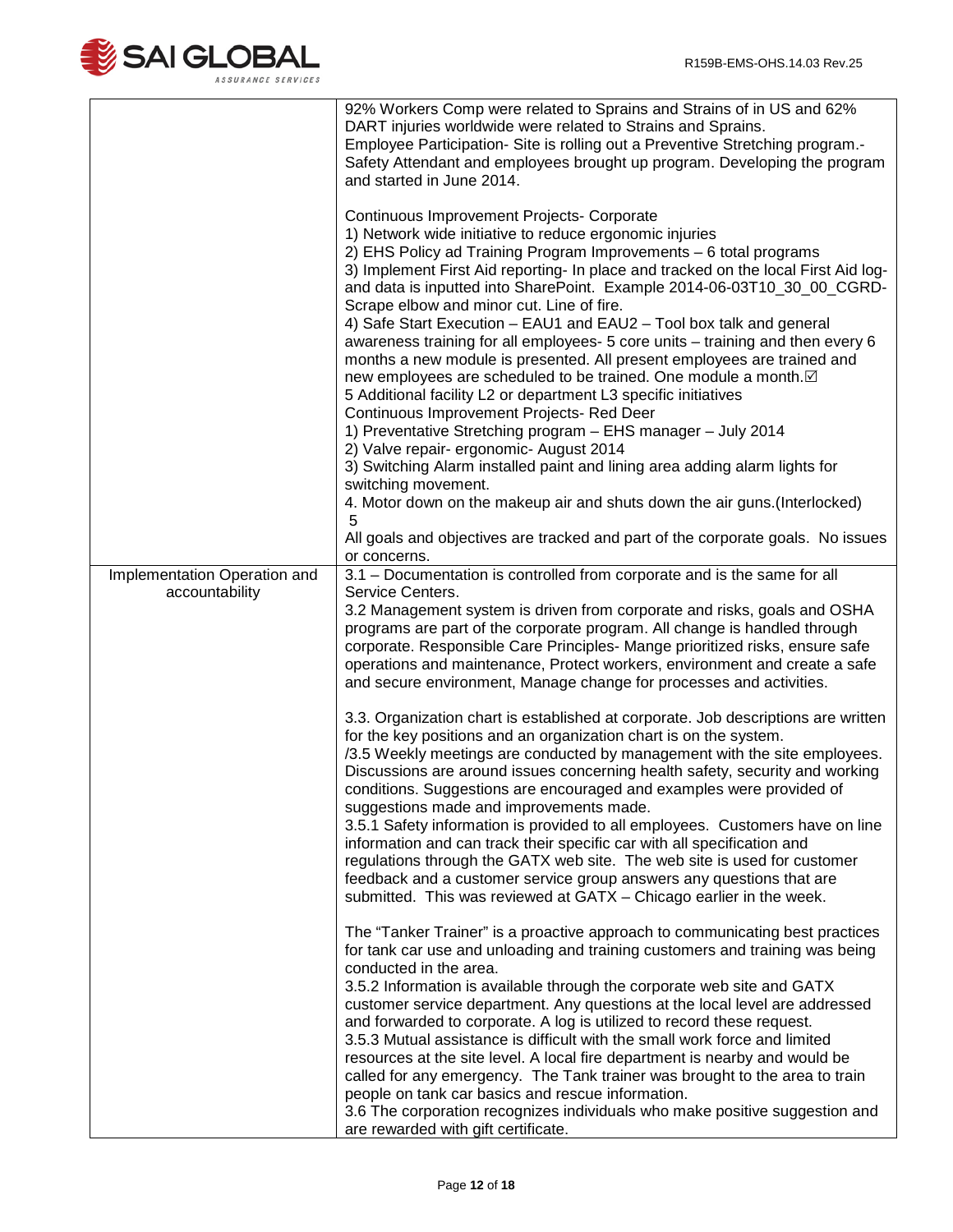

|                          | Good catch program - flashlights and shirts for good suggestions. Incentive<br>program is tied to safety results.<br>3.7 See section 4 for Emergency Response Plan dated Feb 13, 2014. Is<br>updated annually and includes responsible persons, spill report date form.<br>All typical emergencies are reviewed and people are trained.<br>Consider addressing Medical and active shooter in the Emergency<br>preparedness procedure.<br>Confined space entry is reviewed 4 times a year. Appropriate response to raw<br>material, product, and Process waste and transportation incidents are<br>addressed. No cars are allowed to be serviced unless they have been emptied<br>and fall under the category of cars that are allowed to be serviced at the small<br>service centers. Procedures are in place that define these parameters and are<br>part of the documented system.<br>The last drill covered an evacuation and was conducted May 26, 2014. Last<br>confined space drill was conducted June 10, 2014.<br>No issues or concerns.                               |
|--------------------------|--------------------------------------------------------------------------------------------------------------------------------------------------------------------------------------------------------------------------------------------------------------------------------------------------------------------------------------------------------------------------------------------------------------------------------------------------------------------------------------------------------------------------------------------------------------------------------------------------------------------------------------------------------------------------------------------------------------------------------------------------------------------------------------------------------------------------------------------------------------------------------------------------------------------------------------------------------------------------------------------------------------------------------------------------------------------------------|
| Monitoring and Measuring | <b>Monitoring and Measurement</b>                                                                                                                                                                                                                                                                                                                                                                                                                                                                                                                                                                                                                                                                                                                                                                                                                                                                                                                                                                                                                                              |
|                          | The organization shall regularly monitor and measure the key characteristics of<br>its operations, products and activities that can have a significant effect on<br>health, safety, security and the environment. This shall include the recording<br>of information to track performance, relevant operational controls, and<br>conformance with the organization's Responsible Care® goals, objectives,<br>metrics and targets.<br>Calibration<br>The Safety Attendant is responsible for calibrating the Confined space meters<br>and ensuring records are maintained.<br>4 Electrogas units' records were reviewed and show bump test before use.<br>Log sheet is utilized to track daily bump test.<br>Calibration gas in lot #958800 expires June 2014.<br>Extra unit to test propane cars and test gas cylinders in Boiler house not in the<br>system. (Ibid 08120T9-001).<br>AOC: Review the use of this instrument and determine calibration<br>requirements and records that need to be maintained. Also ensure<br>compressed calibration gas cylinders are secured. |
|                          | LEL meter used in the boiler house. Review the use of this instrument and<br>determine calibration requirements and records that need to be maintained.<br>SCBA tank inspection- SF038 Attachment -014<br>Attachment 13 SF051 Monthly SCBA and emergency use respiratory<br>Reviewed 2 units on site.<br>Regulator SN 7850050/Cylinder T142559- 12/9/2013 - Hydro 5/10<br>Regulator 7820188 / Cylinder- 7830228 1024/2013. Last hydro was 8/10,<br>2 units and 2 tanks located in Emergency cabinet and at the cleaning rack<br>Monthly inspections are done by the EHS supervisor for the SCBA.<br>Hydrostatic test Steel tanks every 5 years for hydrostatic test for Canada.<br>Re 02/17/12 Respiratory program.                                                                                                                                                                                                                                                                                                                                                            |
|                          | <b>Repair &amp; Cleaning</b><br>Interviewed Car Repair Persons one boiler operator/cleaner, one person in<br>training.<br>Discussed Policy, Emergency preparedness, Hazards and Risks, Near miss,<br>Community Involvement, Training and orientation, Operational Controls,<br>communication(tool box, Day Board, Bulletin Boards), and Continuous<br>Improvements- new boiler and new compressor to be installed.<br>Significant hazards are Anhydrous Ammonia cars, ergonomics, slip trip and<br>falls working on tankers, spills, steam.                                                                                                                                                                                                                                                                                                                                                                                                                                                                                                                                    |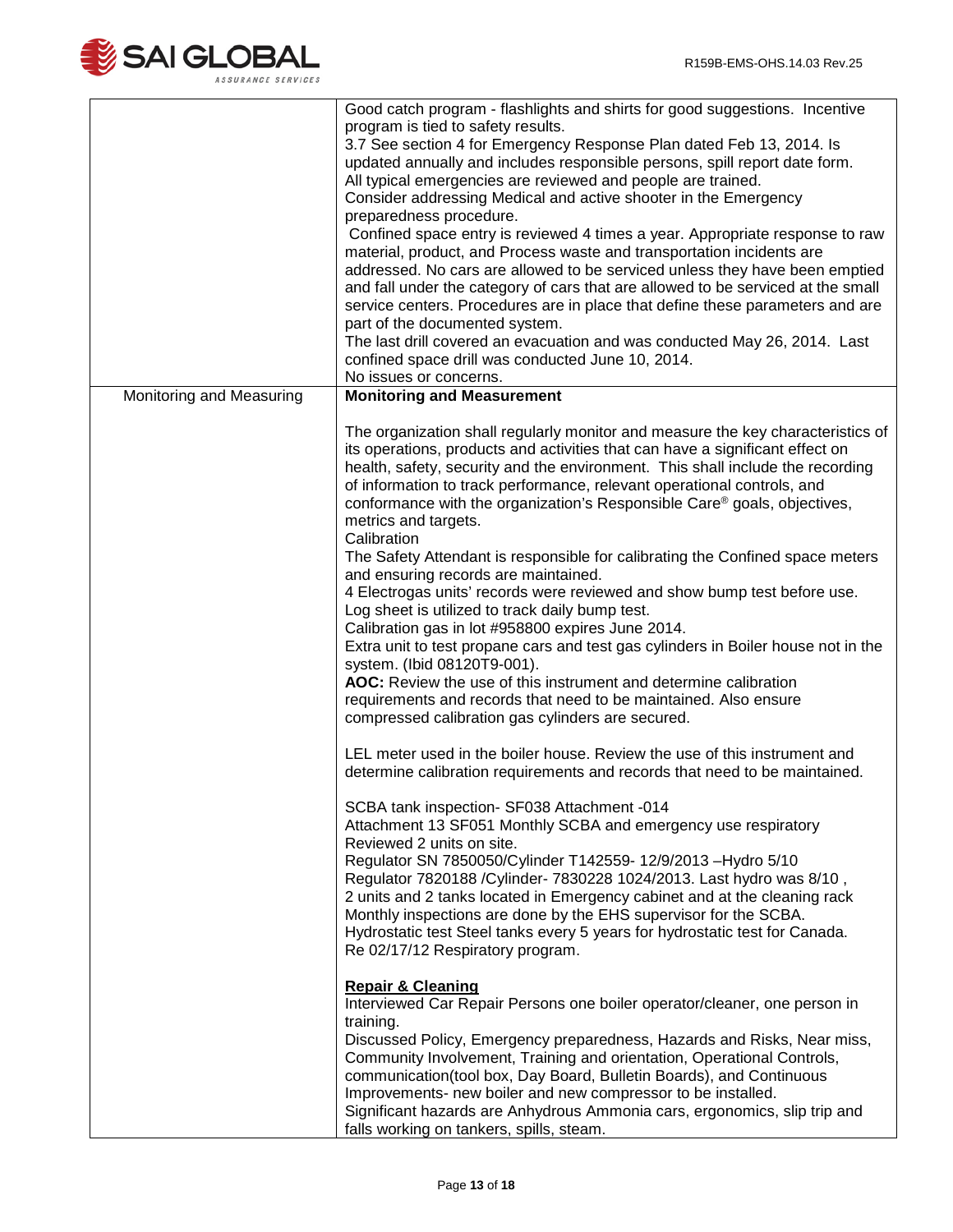

|                                   | Discussed Safe Start program<br>Discussed the Boiler operation - last inspected Nov 2013 due in 2 years.<br>Observed Boiler operator conducting test for water hardness.<br>Tanks with Molybdenum/water and old Caustic tank half full without labeling of<br>material and associated hazards.                                                                                                                                                                                                                                                                                                                                                                                                                                                                                                                                                                                                                                                                                                                                                                                                                     |
|-----------------------------------|--------------------------------------------------------------------------------------------------------------------------------------------------------------------------------------------------------------------------------------------------------------------------------------------------------------------------------------------------------------------------------------------------------------------------------------------------------------------------------------------------------------------------------------------------------------------------------------------------------------------------------------------------------------------------------------------------------------------------------------------------------------------------------------------------------------------------------------------------------------------------------------------------------------------------------------------------------------------------------------------------------------------------------------------------------------------------------------------------------------------|
|                                   | Review communication of RCMS and company policy and ensure employees<br>are more familiar with the key points.                                                                                                                                                                                                                                                                                                                                                                                                                                                                                                                                                                                                                                                                                                                                                                                                                                                                                                                                                                                                     |
|                                   | Continuous Improvement B Blaster for valve repair.<br>Valve Repair- MOC in Boiler house                                                                                                                                                                                                                                                                                                                                                                                                                                                                                                                                                                                                                                                                                                                                                                                                                                                                                                                                                                                                                            |
|                                   | Review the PPE requirements when handling or working around chemicals-<br>No glasses were worn by the operator in the Utilities building.                                                                                                                                                                                                                                                                                                                                                                                                                                                                                                                                                                                                                                                                                                                                                                                                                                                                                                                                                                          |
|                                   | Monitoring - Fluke 35024 Sept 24, 2013 calibration Sept 2015.                                                                                                                                                                                                                                                                                                                                                                                                                                                                                                                                                                                                                                                                                                                                                                                                                                                                                                                                                                                                                                                      |
|                                   | Reviewed operations of the oil water skimmer by the operator.<br>A number of new trainees are in the utilities building and the tank unloading<br>area. Consider a work instruction for best practices for skimmer operation.<br>Tank car cleaning- Reviewed work order book and reviewed GATX 95591. fuel<br>oil unload, JSA is supposed to be available but has to be<br>Review the process for providing MSDS and Clean Recipes for persons<br>unloading tank cars. Check sheet reflects but not always available.<br><b>MSDS</b> verification:<br>Interviewed the Office Clerk in regards to the MSDS verification.<br>Process- Clerk reviews the "MIS" information -list of cars in route from CNR<br>and CPR. The cars have MSDS attached and are reviewed. If MSDS is not<br>current an e-mail is sent to the office in Montreal, Calgary or Chicago to update<br>the MSDS. Reviewed GATX 205075, GATX and 205096. Petroleum Road oil.<br>Consider a more formalized process for defining the process for notifying the<br>offices (Montreal, Calgary or Chicago that an updated SDS /MSDS are<br>required. |
|                                   | No issues or concerns                                                                                                                                                                                                                                                                                                                                                                                                                                                                                                                                                                                                                                                                                                                                                                                                                                                                                                                                                                                                                                                                                              |
|                                   | Review maintenance records<br>1 Lift trucks 4 units Yale, Toyota, Clark- out of service and Selig- daily<br>inspections are done by maintenance and PM for trucks is being developed at<br>a corporate. Records are in the EHS office and up to Sept 2013.<br>Consider a network database for preventive maintenance and tracking spare<br>parts.                                                                                                                                                                                                                                                                                                                                                                                                                                                                                                                                                                                                                                                                                                                                                                  |
|                                   | 1) FX- monthly 10/10 $\boxtimes$<br>2) Slings- 4/4<br>3) Platform lifts 3 units all inspected monthly and current.<br>4) Ladder 10.3 4/18/14 Fall protection program- currently annual inspection<br>and pre use inspection before use. EHS persons will be trained as a<br>competent person for ladder inspection. Scheduled to be done.<br>The maintenance area and all maintenance records were in excellent order.<br>Corporate is working on establishing a Corporate web based PM data base.<br>(Hippo).<br>AOC: Ensure tag out is fully implemented as part of the LOTO program.                                                                                                                                                                                                                                                                                                                                                                                                                                                                                                                            |
| Performance Measurement,<br>CA/PA | 4.1 Organization monitors the O&T at the corporate and site level. See GATX<br>- Chicago audit for the details and determination of trends based on key X<br>metrics and trends.                                                                                                                                                                                                                                                                                                                                                                                                                                                                                                                                                                                                                                                                                                                                                                                                                                                                                                                                   |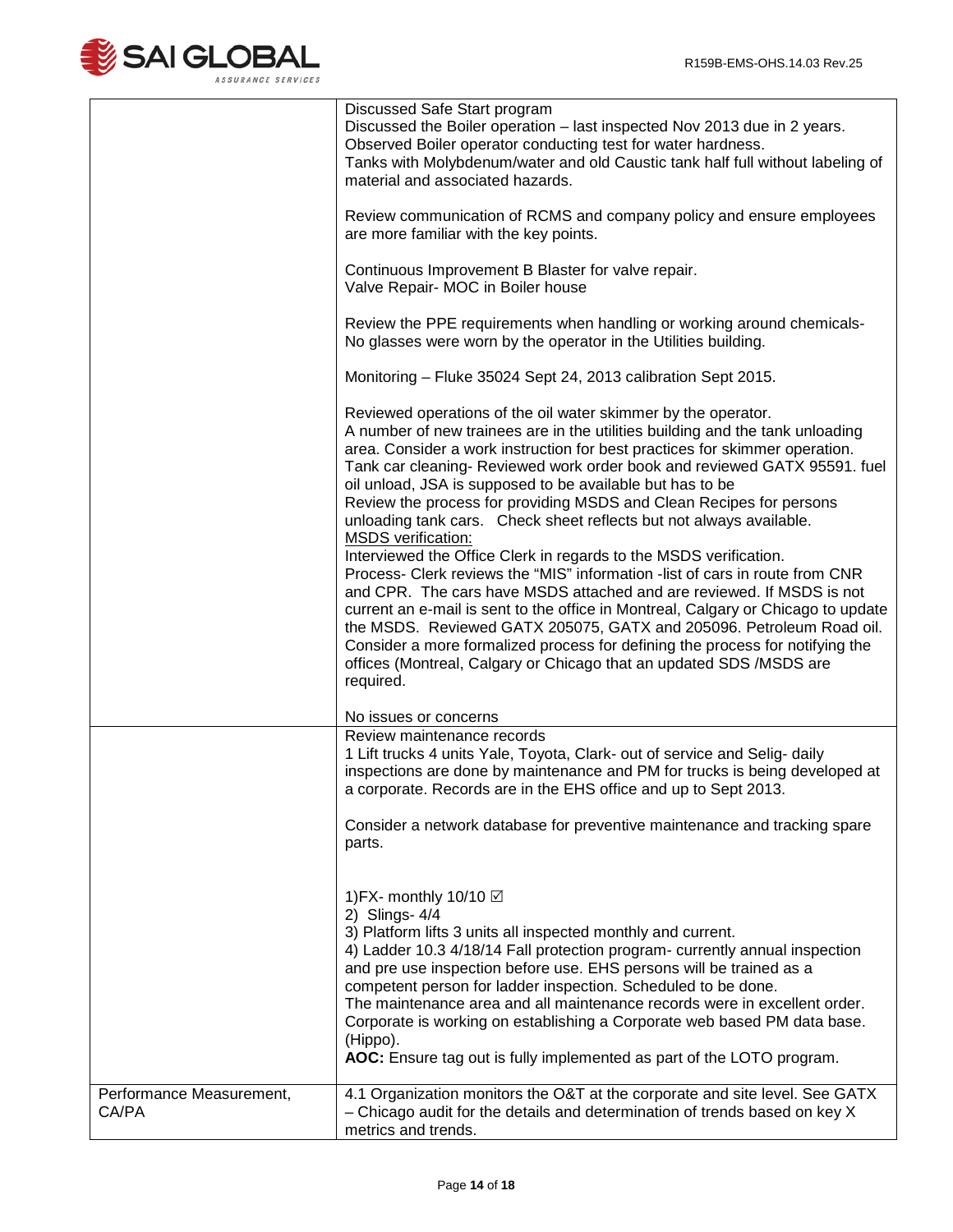

| 4.2 Compliance is reviewed by corporate and follows standard auditing<br>protocol. Internal audit checklist is utilized and a report is generated. 32 action<br>items were identified and entered into Action tracker. RC lead auditor training<br>certificated for Jeff Nee verified-2013 by Verrico & Associates.                                                                                                                                                                                                                                                                                                                                                                                                                                                                                                                                                                                                                                                                                                                                                                                                                                                                                                                                                                                                                                                                                                                                                                                                                                                                    |
|----------------------------------------------------------------------------------------------------------------------------------------------------------------------------------------------------------------------------------------------------------------------------------------------------------------------------------------------------------------------------------------------------------------------------------------------------------------------------------------------------------------------------------------------------------------------------------------------------------------------------------------------------------------------------------------------------------------------------------------------------------------------------------------------------------------------------------------------------------------------------------------------------------------------------------------------------------------------------------------------------------------------------------------------------------------------------------------------------------------------------------------------------------------------------------------------------------------------------------------------------------------------------------------------------------------------------------------------------------------------------------------------------------------------------------------------------------------------------------------------------------------------------------------------------------------------------------------|
| -Evaluate its compliance - All sites have a comprehensive audit on EHS&S<br>annually conducted by corporate. Also have site weekly inspections done at<br>the site. EHS site compliance Calendar is set up for all of the sites and is<br>reviewed during the audits.                                                                                                                                                                                                                                                                                                                                                                                                                                                                                                                                                                                                                                                                                                                                                                                                                                                                                                                                                                                                                                                                                                                                                                                                                                                                                                                  |
| Compliance tracking tracking program lists all routine equipment calibrations<br>test, inspection permits and reporting.<br>Conducted at the site level during the May internal audit. Reviewed the list of<br>Audits. Audit report includes compliance and management system findings.                                                                                                                                                                                                                                                                                                                                                                                                                                                                                                                                                                                                                                                                                                                                                                                                                                                                                                                                                                                                                                                                                                                                                                                                                                                                                                |
| 5.3 Internal audits- Red Deer was conducted by the Corporate EHS in wk of<br>May 21, 2014 and all action items have been addressed. 32 items were<br>identified. Action items are tracked on Corrective action Tracker. Audits are<br>conducted at least every year for the Service Centers and Field Services. The<br>US field services and mobile repair units shall be audited at least every 2<br>years. No issues or concerns.                                                                                                                                                                                                                                                                                                                                                                                                                                                                                                                                                                                                                                                                                                                                                                                                                                                                                                                                                                                                                                                                                                                                                    |
| 4.4. Process to work with customer concerns, suppliers, carriers, distributors<br>contractors 3 <sup>rd</sup> party logistics. These activities are handled through corporate<br>and were reviewed during the GATX - Chicago in previous audits<br>4.5/2.4 Effectiveness of its communication program- 4.6 Periodically evaluate<br>the effectiveness of its communication with its stakeholders.<br>Report in the annual report- Annual report was issued March 17, 2014 and<br>provided to ACC. Sent and approved by ACC. ☑<br>Employees-Encourage more engagement of employees though meetings,<br>safety committees, Safe Start program. JHSC.<br>Monthly EHS meeting held 6/17/2014 Lead by the Director of EHS and<br>included all site EHS people on a conference call. Metrics and issues were<br>discussed, compliance reporting and upcoming reports due, Minutes are<br>issued and posted at the sites.<br>Management-Interviewed the Site Manager<br>Scheduled the Tank Trainer for 2015<br>EHS communicates with the neighbors and discusses the chemical and<br>products.<br>Invite fire department in to visit- May 2014<br>Sites- Community events-<br>Tanker Training- customer good feedback.<br>Process for handling complaints or concerns- with communities or neighbors<br>Each site maintains a list of community Contacts -Reviewed Red Deer- QF<br>120 2013 Log entries-11 total-RCMP, Fire Dept., Neighbor communication-<br>annual stakeholder communication, only one was a complaint and was in<br>regard to smell of lagoon. 2014 entries- 2 YTD logged. |
| AOC: Ensure stakeholder concerns are entered into the system and recorded<br>on the QF121 form for Community Concerns or Complaints. (Neighbor<br>complaint on odor was not logged.                                                                                                                                                                                                                                                                                                                                                                                                                                                                                                                                                                                                                                                                                                                                                                                                                                                                                                                                                                                                                                                                                                                                                                                                                                                                                                                                                                                                    |
| Employee Survey by HR October 2012- feedback was reviewed and was one<br>of the factors for establishing the behavior based program.<br>Customer Service did survey - Q1 2012 Action items more communication,<br>promote from within. Another is schedule for Q4 2014.<br>4.6 Corrective/Preventive action                                                                                                                                                                                                                                                                                                                                                                                                                                                                                                                                                                                                                                                                                                                                                                                                                                                                                                                                                                                                                                                                                                                                                                                                                                                                            |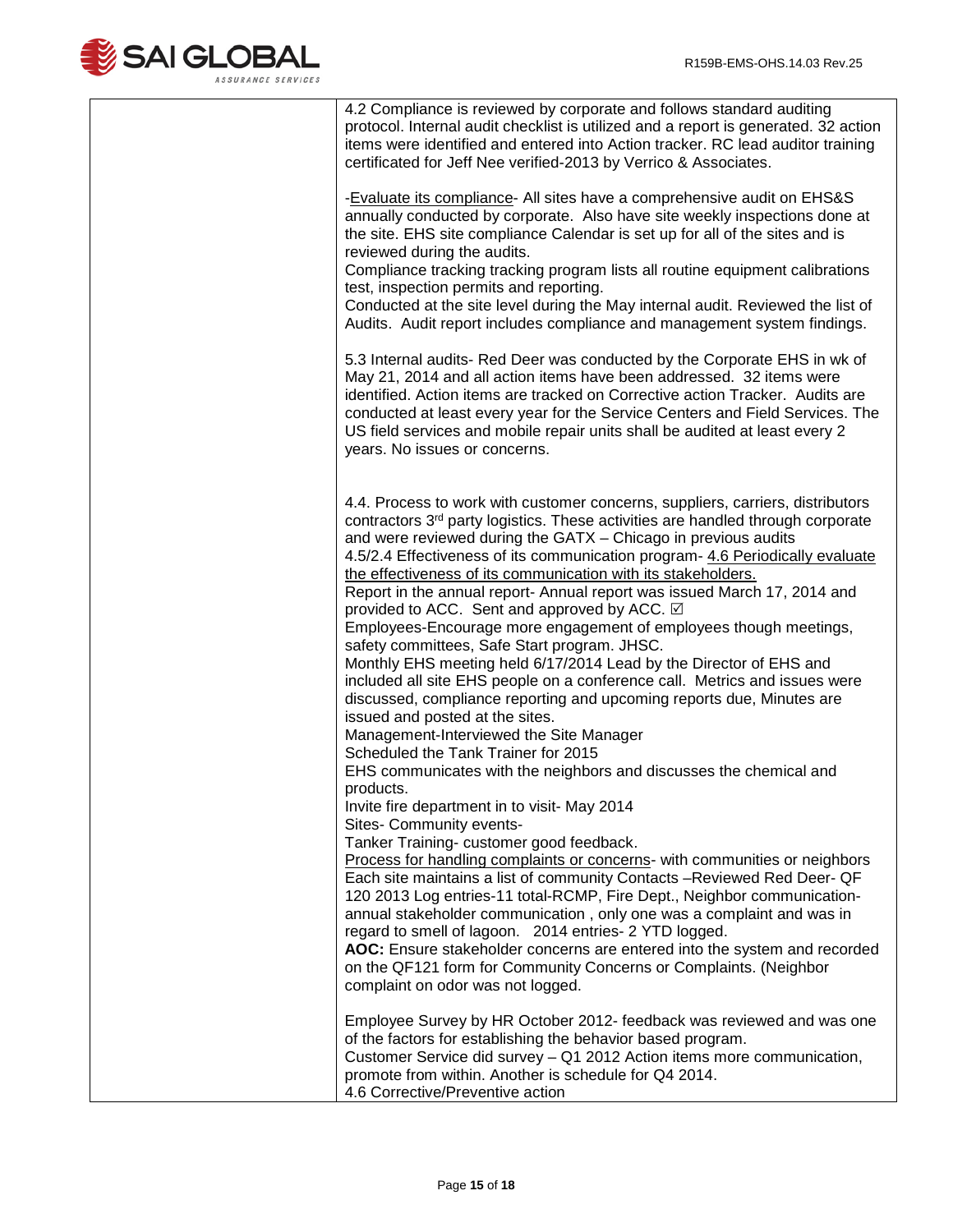

|                       | SharePoint database is utilized to track corrective preventive actions, incidents<br>and near misses. Started late 2012 and all action items are entered into the<br>system.                                                                                                                                                                                                                         |
|-----------------------|------------------------------------------------------------------------------------------------------------------------------------------------------------------------------------------------------------------------------------------------------------------------------------------------------------------------------------------------------------------------------------------------------|
|                       | No issues or concerns.<br>4.6 Accidents and Incidents-<br>Procedure- 51914 was reviewed and updated. Utilize the 5 Why defining Root<br>Cause. Reporting and documentation is defined. A teleconference will involve<br>for DART injuries VP of Operations, GM, Corporate EHS, HR, Production Mgr.<br>Responsible Supervisor and affected employee for all incidents as defined in<br>the procedure. |
|                       | Final incident report must be signed off by a high level cross functional team.<br>Utilize the SF-027EHS&S Incident Investigation Report-                                                                                                                                                                                                                                                            |
|                       | Goal SF 027 form - in SharePoint - Implement First Aid reporting- In place<br>and tracked on the local First Aid log- and data is inputted into SharePoint.<br>Example 2014-06-03T10_30_00_CGRD- Scrape elbow and minor cut. Line of<br>fire.                                                                                                                                                        |
|                       | Example - SF027- 7/4/14 Incident report was filled out - back injury while<br>lifting a BOV 50# and turning. Mgt review of Incident was held 4/15/14 and<br>required persons were in attendance. 5 action items and are closed or<br>auctioned.                                                                                                                                                      |
|                       | Excellent follow up on injuries and participation from top management in<br>presenting the company concern focus.<br>Example 2013-08-14- Eye injury. - went to doctors only minor irritation. Closed                                                                                                                                                                                                 |
|                       | Action items are done immediately and if need more follow up are put on the<br>action tracker. Reviewed corrective action tracker and all actions are<br>addressed and closed out in a timely manner.                                                                                                                                                                                                |
|                       | 4.7 records<br>QF1602- Dated Jan 17/2014⊠                                                                                                                                                                                                                                                                                                                                                            |
|                       | Records Directory- The organization has established and maintained a<br>procedure for the identification, maintenance and disposition of RCMS records,<br>Sampled Air Permits( Permanent), Mgt Reviews records Internal audits(5 on<br>site 5 at remote), Contractor records(current plus past year), Drill records(5),<br>training(Length of Service), MSDS(Permanent).<br>No issues or concerns.   |
| Management Review-5.1 | Corporate function conducted annually. Last conducted in the first week of<br>December 2013                                                                                                                                                                                                                                                                                                          |
|                       | Reviewed Internal audit, corrective actions and management responsibility. An<br>agenda is utilized to cover all requirements and action items are tracked and                                                                                                                                                                                                                                       |
|                       | followed up until closed. The management review is conducted and in<br>Chicago and all sites are represented by the corporate EHS Director<br>presentation.                                                                                                                                                                                                                                          |
|                       | All records appear to be in good order and meet the intent of the standard.<br>No issues or concerns.                                                                                                                                                                                                                                                                                                |

# **Non-Conformances (NCRs):**

All of the applicable requirements of the RCMS®:2013 were audited and considered to be adequately implemented

None identified.

## **Areas of Concern (AoC)**

AOC 2014-01 Management of Change: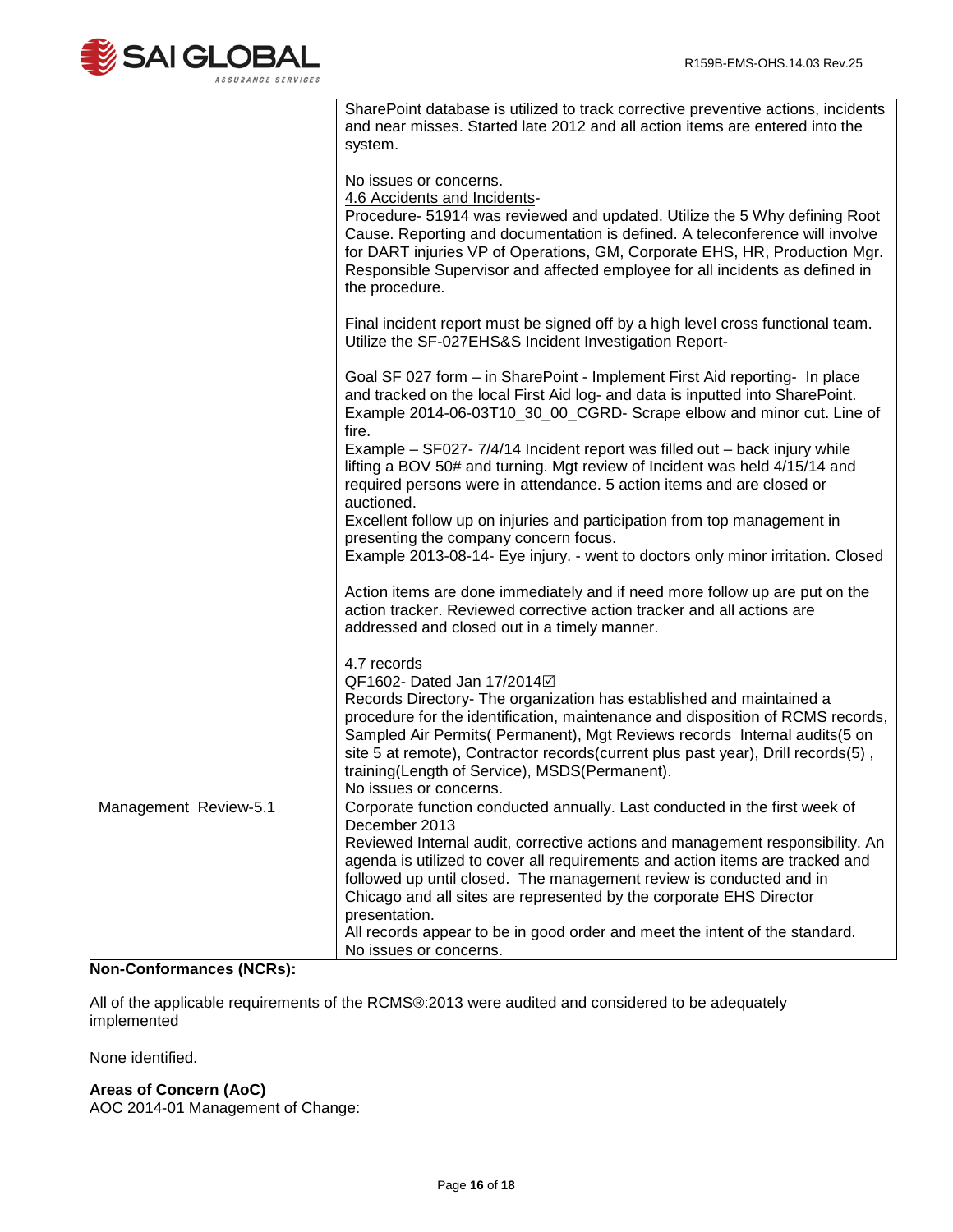

Management of Change

1) Ensure that new equipment includes EHS review in the initial stages of ordering new equipment or making changes. New compressor to be installed-

2) Ensure attendee signatures are documented and records maintained as part of the JHA process.

AOC 2014-02 Operational Control

1) Jack Stand inspections- Ensure annual inspections for new and existing jack stands are conducted and associated records are maintained.

2) Review the PPE requirements when handling or working around chemicals- No glasses were worn by the operator in the Utilities building.

3) Ensure tanks in the boiler house/building are properly labeled. (Molybdenum/water and old Caustic tank half full without labeling of material and associated hazards).

4) Ensure tag out is fully implemented as part of the LOTO program.

#### AOC2013-03 Policy

Review communication of RCMS and company policy and ensure employees are more familiar with the key points.

#### AOC 2014-04 Stakeholder Communication

Ensure stakeholder concerns are entered into the system and recorded on the QF121 form for Community Concerns or Complaints.

#### AOC 2014-05 Contractors

Review the contract review section of the contractor program and ensure inspections are completed or procedure updated to reflect current practices. (Annual review of Contractors).

#### AOC2013-06 Monitoring and Measuring.

Review the use of this instrument and determine calibration requirements and records that need to be maintained. LEL meter used in the boiler house was not in the system. Also ensure small compressed calibration gas cylinders are secured.

## **Opportunities for Improvement (OFI)**

- Consider 5 S for the Storage shed and the platform in Paint area
- Consider providing load limit rating for racking the repair area.
- Consider repainting Repair location where Fire hose was previously used and has been removed.
- Consider removing sharp edges on the hinged lid cover in repair.
- Consider electronic access to MSDS, work instructions and Cleaning Recipes.
- Consider addressing Medical and active shooter in the Emergency preparedness procedure and consider training on active shooter.
- Consider attaching a go-no-go 1/8" gauge to the bench grinders as a best practice to periodical verify safe gap between grinder wheel and tool guard/rest.
- Consider a work instruction for best practices for skimmer operation.

## **Other Issues**

During our next audit the issues identified as requiring attention will be reviewed to ensure they have been adequately addressed in regards to the RCMS 2013 requirements.